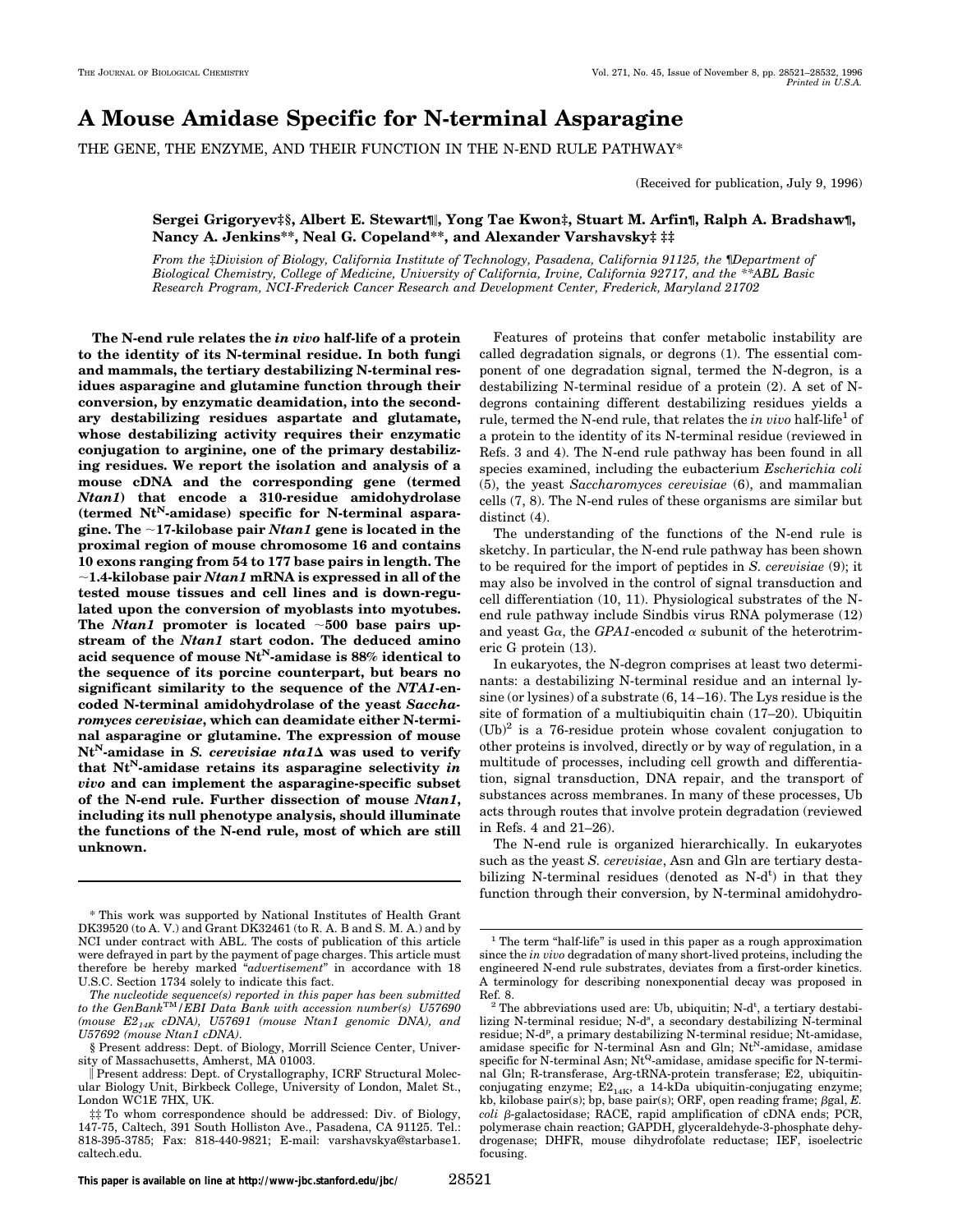lase (Nt-amidase), into the secondary destabilizing N-terminal residues Asp and Glu (denoted as N-d<sup>s</sup>), whose destabilizing activity requires their conjugation, by Arg-tRNA-protein transferase (R-transferase), to Arg, one of the primary destabilizing N-terminal residues (denoted as N-d<sup>p</sup>)  $(6, 27, 28)$ . The N-d<sup>p</sup> residues are bound directly by N-recognin (also called E3), the recognition component of the N-end rule pathway (4). In *S. cerevisiae*, N-recognin is a 225-kDa protein (encoded by *UBR1*) that selects potential N-end rule substrates by binding to their N-d<sup>p</sup> residue Phe, Leu, Trp, Tyr, Ile, Arg, Lys, or His (29–31). This binding is followed by the formation of a substrate-linked multi-Ub chain in a reaction mediated by the Ub-conjugating enzyme (E2) Ubc2p, one of at least 11 distinct E2 enzymes in *S. cerevisiae* (31, 32). The substrate is then processively degraded by the 26 S proteasome, an  $\sim$ 2-MDa, ATP-dependent, multisubunit protease (33–38). The four "upstream" components of the *S. cerevisiae* N-end rule pathway (Nta1p (Nt-amidase), Ate1p (R-transferase), Ubc2p (a Ub-conjugating enzyme), and Ubr1p (N-recognin)) are physically associated in a targeting complex (27, 31).<sup>3</sup>

The *NTA1*-encoded Nt-amidase of *S. cerevisiae* can deamidate N-terminal Asn or Gln (3, 27). Stewart *et al.* (39, 40) reported the purification of a porcine Nt-amidase and the cloning of its  $\sim$ 1.3-kb cDNA. In contrast to the yeast Nt-amidase  $(Nta1p)$ , this Nt-amidase, termed Nt<sup>N</sup>-amidase, can deamidate N-terminal Asn but not Gln. Described below is the isolation and characterization of *Ntan1*, an  $\sim$ 17-kb gene<sup>4</sup> that encodes a mouse homolog of the porcine enzyme, termed  $Nt^N$ -amidase (the superscript "N" and the second "N" in the gene's name refer to the Asn specificity of this Nt-amidase).

Both Asn and Gln are destabilizing residues in the mammalian N-end rule (7, 8). Furthermore, both N-terminal Asn and Gln of test proteins are deamidated in mammalian cell extracts  $(7).5$  Since  $Nt^N$ -amidase deamidates N-terminal Asn but not Gln, there must exist yet another mammalian Nt-amidase, which can deamidate N-terminal Gln. The resulting bifurcation in the structure of the mammalian N-end rule is illustrated in Fig. 1. *Ntan1* is the first cloned mammalian gene whose function appears to be confined to the N-end rule pathway.

#### EXPERIMENTAL PROCEDURES

*Bacterial and Yeast Strains and Genetic Techniques—*The *E. coli* strains MC1061, DH $5\alpha$ , and JM101 were grown in Luria broth containing relevant antibiotics and were transformed using the calcium chloride method (41). *S. cerevisiae* was grown on rich (YPD) or synthetic medium containing 2% glucose (SD medium) or 2% galactose (SG medium) (42). Unless stated otherwise, the transformation of *S. cerevisiae* was carried out as described (43). The *S. cerevisiae* strains were YPH500 (MATα *ura3-52 lys2-801 ade2-101 trp1-*Δ63 his3-Δ200 leu2- $\Delta$ *1*) (44) and SGY4, an *nta1-* $\Delta$ *2::LEU2* derivative of YPH500. SGY4 was constructed by transforming YPH500 (using the procedure of Ref. 45) with an *Xho*I-*Xba*I fragment of the plasmid pSG8 that bore the  $nta1-\Delta2::LEU2$  deletion/disruption allele and selecting for Leu<sup>+</sup> cells. Southern hybridization analysis of  $Leu<sup>+</sup>$  transformants, using restriction endonuclease cuts diagnostic of the transplacement (46), was used to verify the predicted structure of the integrated *nta1-*D*2::LEU2* allele. The plasmid pSG8 was derived from a plasmid (based on pRS316 (41)) that contained *S. cerevisiae NTA1* between *Xho*I and *Xba*I sites (27). Replacement of the *Spe*I-*Eco*RI fragment of the *NTA1* ORF with *LEU2* yielded pSG8.

b*-Galactosidase Assays—*Colony assays for *E. coli* b-galactosidase (bgal) in *S. cerevisiae* were carried out by overlaying yeast colonies on SG plates with 0.5% agarose containing 0.1% SDS, 4% dimethylform-

<sup>4</sup> The names of mouse genes are in italics, with the first letter uppercase. The names of the corresponding mouse proteins are Roman, all upper-case. The names of *S. cerevisiae* genes are in italics, all uppercase. The names of the corresponding yeast proteins are Roman, with the first letter upper-case and an extra lower-case "p" at the end (86). <sup>5</sup> S. Grigoryev and A. Varshavsky, unpublished data.

amide, and a  $0.1$  mg/ml concentration of the chromogenic  $\beta$ gal substrate 5-bromo-4-chloro-3-indolyl  $\beta$ -D-galactoside, followed by incubation for a few hours at 37 °C and examination of the colony color (white to blue, depending on the level of  $\beta$ gal). Quantitative assays for  $\beta$ gal activity were carried out with *S. cerevisiae* whole cell extracts using another  $\beta$ gal substrate, chlorophenol red  $\beta$ -D-galactopyranoside. Cells in a 1-ml culture  $(A_{600} \sim 1)$  were pelleted by centrifugation and resuspended in 1 ml of buffer K  $(1 \text{ mm } MgCl<sub>2</sub>, 0.1 \text{ m}$  potassium phosphate, pH 7.0). After determining the  $A_{600}$  of the suspension, 50- or 100- $\mu$ l samples were diluted to 1 ml with buffer K. 0.1% SDS (20  $\mu$ l) and CHCl<sub>3</sub> (50  $\mu$ l) were then added; the suspension was vortexed for 20 s and incubated for 15 min at 30 °C, followed by the addition of 20  $\mu$ l of chlorophenol red  $\beta$ -D-galactopyranoside (34 mg/ml in buffer K) and further incubation at 30 °C. The  $A_{574}$  of a sample was measured at different incubation times (after clarification by a brief centrifugation in a microcentrifuge). The chlorophenol red  $\beta$ -D-galactopyranoside units (U<sub>CPRG</sub>) of  $\beta$ gal activity were calculated as follows:  $U_{CPRG} = A_{574}/tvA_{600}$ , where *t* and *v* are the time of incubation (min) and the sample volume (ml), respectively.

*Mammalian Cell Lines—*The mouse Friend erythroleukemia cell line MEL-C19 was provided by Dr. L. A. Brents (NCI, National Institutes of Health, Bethesda, MD). The mouse lymphoma (EL4.IL-2) and myoblast  $(C_2C_{12})$  cell lines were purchased from the American Type Culture Collection (Rockville, MD). MEL and EL4 cells were grown in Dulbecco's modified Eagle's/Ham's F-12 medium (Mediatech, Herndon, VA).  $C_2C_{12}$  cells were grown in Dulbecco's modified Eagle's medium plus 4.5 g/liter glucose (Mediatech). All media were supplemented with 10% fetal bovine serum, glutamine, penicillin, streptomycin, and pyruvate (47). MEL cells were induced to differentiate in RPMI 1640 medium (Mediatech) containing  $10\%$  fetal bovine serum by adding  $N$ , $N'$ -hexamethylenebisacetamide to a final concentration of 3 mM and incubating a culture for another 5 days.  $C_2C_{12}$  cells were induced to differentiate by replacing fetal bovine serum with 10% horse serum and incubating a confluent culture for 4 –5 days.

*Cloning of the Mouse Ntan1 cDNA—*Stewart *et al.* (39, 40) have purified an amidohydrolase, termed  $Nt<sup>N</sup>$ -amidase, from porcine liver that is specific for N-terminal Asn in polypeptides; they also determined the N-terminal sequence of porcine  $Nt^N$ -amidase (peptide 1) and several sequences of internal peptides (including peptide 2) produced by fragmentation with cyanogen bromide (see Fig. 2*A*). Stewart *et al.* (40) employed "reverse-translated" oligonucleotides corresponding to the sequences of peptides 1 and 2 to isolate a 632-bp porcine cDNA fragment whose 5'- and 3'-regions encoded the sequences of peptides 1 and 2, respectively.

To clone a mouse cDNA (termed *Ntan1* cDNA) that encoded a homolog of the porcine  $Nt^N$ -amidase, we used cDNA libraries (CLONTECH, Palo Alto, CA) prepared from mouse liver (in  $\lambda g t11$ ) and MEL-C19 cells  $(in \lambda gt10)$ . A low-stringency hybridization screening (carried out as recommended by CLONTECH) of the mouse liver cDNA library utilized the above 632-bp porcine cDNA fragment (at the time, only that fragment of the subsequently cloned porcine *Ntan1* cDNA had been isolated by Stewart *et al.* (40)). A positive clone contained a 1560-bp mouse DNA insert; a 114-bp region of this insert was 85% identical to the nucleotide sequence of a region of the porcine *Ntan1* mRNA. This and other evidence (see "Results") suggested that the 1560-bp mouse DNA fragment was derived from an unspliced or partially spliced *Ntan1* pre-mRNA.

Since a Northern hybridization with the 1560-bp fragment as a probe suggested that the abundance of mouse *Ntan1* mRNA in MEL cells was significantly higher than in the liver, the 1560-bp fragment was used to screen a  $\lambda$ gt10-based cDNA library prepared from MEL cells. Two positive clones (out of  $\sim 5 \times 10^6$  clones screened) containing mouse cDNA inserts of 1030 and 605 bp were obtained. The amino acid sequence encoded by the larger insert (which encompassed most of the 605-bp insert) was 83% identical to the deduced sequence of porcine  $Nt<sup>N</sup>$ -amidase (40); the region of similarity began 33 nucleotides downstream of the ATG start codon in the porcine *Ntan1* ORF. In the 605-bp mouse cDNA insert, the TAA stop codon of the putative mouse *Ntan1* ORF was followed by 157 nucleotides of untranslated region linked to a poly(A) tract. The 1030-bp mouse cDNA insert ended 9 bp upstream of the poly(A) addition site.

On the assumption that the 1030-bp mouse cDNA insert lacked a sequence corresponding to the 5'-coding region of the mouse *Ntan1* mRNA, we employed the 5'-RACE-PCR technique (48, 49) to amplify the missing region, using an oligonucleotide primer specific for the 1030-bp clone and a primer complementary to an *in vitro* produced 5'-oligo(dC) tract. Specifically, poly(A)<sup>+</sup> mRNA was isolated from  $\sim$ 4  $\times$ 10<sup>8</sup> MEL cells using the Fast Track mRNA isolation kit (Invitrogen, San Diego, CA) and dissolved in 10 mm Tris-HCl, 1 mm EDTA, pH 8.0, to an

<sup>3</sup> M. Ghislain, A. Webster, and A. Varshavsky, unpublished data.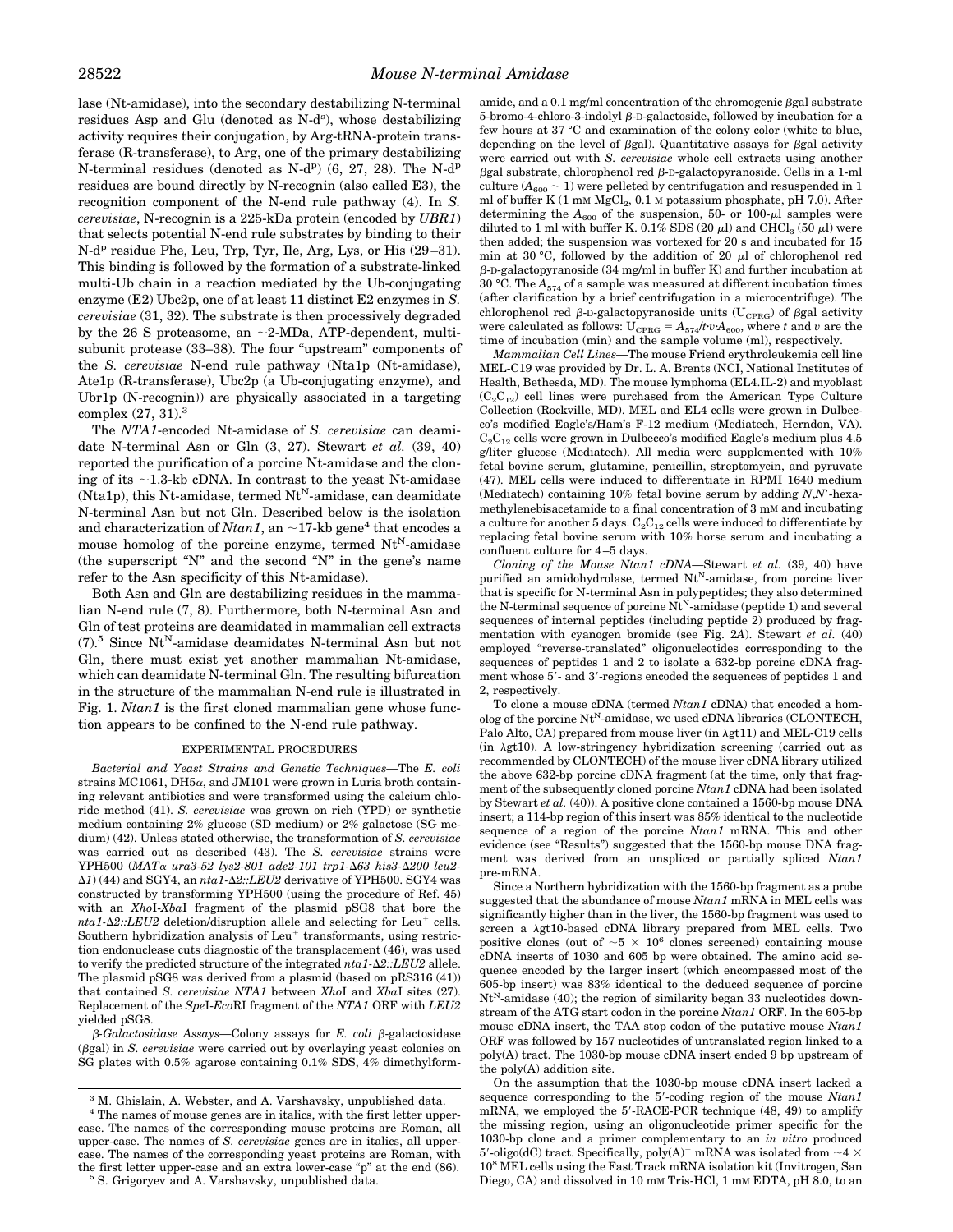$A_{260}$  of 5. 1.5  $\mu$ l of this sample were diluted with 12  $\mu$ l of diethyl pyrocarbonate-treated water, incubated at 70 °C for 5 min, and cooled on ice. To this sample were added 20 pmol of a primer corresponding to the antisense strand of the mouse *Ntan1* ORF between nucleotides +700 and +725 (GenBank<sup>TM</sup>/EMBL accession number U57692), 2  $\mu$ l of  $10 \times PCR$  buffer (Perkin-Elmer), 2  $\mu$ l of 0.1 M dithiothreitol, 1  $\mu$ l of 10 mm dNTPs, 1  $\mu$ l of 25 mm MgCl<sub>2</sub>, and 1  $\mu$ l of bovine serum albumin (2 mg/ml). The sample was incubated at 42 °C for 2 min, followed by the addition of  $1 \mu$ l of Superscript II reverse transcriptase (Life Technologies, Inc.) and incubation at 42 °C for another 40 min. The temperature was increased to 55 °C, followed by the addition of 1  $\mu$ l of RNase H (Life Technologies, Inc.; 2 units/ml) and incubation for 20 min. The resulting cDNA products were purified with Glass Max (Life Technologies, Inc.) using three standard washes plus a wash with cold 70% ethanol and were eluted with 50  $\mu$ l of water.

To produce a cDNA-linked 5'-oligo(dC) extension, 5  $\mu$ l of purified cDNA were diluted with 11.5  $\mu$ l of water; incubated at 70 °C for 5 min; cooled on ice; and then mixed with 1  $\mu$ l of 10  $\times$  PCR buffer (to a final concentration of 0.5 $\times$ ), 1  $\mu$ l of 25 mM MgCl<sub>2</sub>, 0.5  $\mu$ l of bovine serum albumin (2 mg/ml), 0.5  $\mu$ l of 10 mm dCTP, and 0.25  $\mu$ l of terminal transferase (Boehringer Mannheim). After incubation at 37 °C for 5 min, the enzyme was inactivated by heating the sample at 65 °C for 10 min. The first round of RACE-PCR amplification was carried out in a 100-µl sample containing 10 µl of 10  $\times$  PCR buffer, 2.5 mM MgCl<sub>2</sub>, 5 µl of cDNA linked to oligo(dC), 20 pmol of a primer corresponding to the antisense strand of the  $N \tan 1$  ORF between nucleotides  $+283$  and +310 (GenBank<sup>TM</sup>/EMBL accession number U57692), and 20 pmol of G-anchor primer  $(5'-AGGCCACCGTCGACTAGTAC(G)<sub>17</sub>-3')$ . The sample was incubated at 94 °C for 5 min and then at 57 °C for 8 min, followed by the addition of AmpliTaq DNA polymerase (Perkin-Elmer) and incubation at 72 °C for 8 min to produce the strand complementary to cDNA. Thereafter, 35 cycles of a three-step PCR amplification were carried out. Each step involved consecutive incubations for 30 s at 94 °C, for 1 min at 57 °C, and for 2 min at 72 °C. 2  $\mu$ l of the first-round PCR product were used for the second round of PCR that utilized, in the same total volume, 0.4 nmol of G-adapter primer (same as the G-anchor primer but lacking  $G_{17}$ ) and 0.4 nmol of a primer corresponding to the antisense strand of the *Ntan1* ORF between nucleotides  $+232$  and  $+259$ .

The PCR-produced DNA fragments were inserted into pCRII (Invitrogen). Four of the resulting clones were sequenced; all of them contained an ATG codon preceded by one and the same 34-bp sequence and followed by a region encoding an amino acid sequence similar to the directly determined N-terminal sequence of the purified porcine  $N_t^N$ amidase (40). An in-frame stop codon 6 bp upstream of the above ATG codon suggested that the latter was indeed the *in vivo* start codon of the *Ntan1* ORF. To construct the full-length *Ntan1* cDNA, PCR was carried out using the above 1030-bp *Ntan1* cDNA fragment as a template, the primer 5'-GTAGGTACCGCCTTTGCCAAAAATAAGATTTTATTTTG--3' (which was complementary to the 3'-end of  $Ntan1$  cDNA and contained a *KpnI* site), and the primer 5'-ATCCTCGAGCATATGCCACT-GCTGGTGGATGGGCAGCGCGTCCGTCTGCCACGGTCCGC-3' (which was complementary to the 5'-end of the 1030-bp fragment and contained an *XhoI* site as well as the RACE-PCR-derived 5'-proximal region of *Ntan1* cDNA that was absent from the 1030-bp fragment). The PCR product was digested with *Kpn*I and *Xho*I; the resulting fragment was inserted into *KpnI/XhoI-cut*  $\lambda$ TRP vector (a gift from Dr. S. Elledge, Baylor College of Medicine, Houston, TX), a variant of the vector  $\lambda$ YES (50) that contained *S. cerevisiae TRP1* (instead of *URA3*) as a selectable marker. The resulting plasmid, pSG61, was used to express the mouse NTAN1 protein in  $S.$   $cervevisiae$  from the  ${\bf P}_{GALI}$  promoter.

*Cloning and Sequencing of the Mouse Ntan1 Gene—*A genomic DNA library produced from mouse embryonic stem cells (strain C129) and carried in the P1 phage (51) was used. Screening of the library (164,000 P1 clones arranged in 400 pools) was carried out by Genome Systems Inc. (St. Louis, MO) as a custom service, using PCR and synthetic primers derived from the sequence of the mouse *Ntan1* cDNA (nucleotides  $+641$  to  $+663$  and nucleotides  $+730$  to  $+752$  (GenBank<sup>TM</sup>/EMBL accession number U57692)) (see Fig. 2*B*). Four positive clones were identified; one of them (clone 1798) was used for further analysis. To amplify and isolate a P1 plasmid containing the insert 1798, 0.3 ml of an overnight *E. coli* NS3529 culture bearing the plasmid was inoculated into 30 ml of Luria broth containing kanamycin at 25  $\mu$ g/ml. Following a 30-min incubation at 37 °C in a rotary shaker, isopropylthiogalactoside was added to a final concentration of 1 mM (to induce the lytic operon of P1), and the culture was incubated at 37 °C until saturation  $(\sim 5$  h). The P1 plasmid was isolated using the alkaline lysis method (41). The plasmid was digested with various restriction endonucleases; the resulting fragments were subcloned into pUC18 (41) or Bluescript II

 $SK(+)$  (Stratagene, La Jolla, CA) and propagated in *E. coli* DH5 $\alpha$ . Genomic DNA inserts containing sequences of *Ntan1* cDNA were identified by colony hybridization using the *Ntan1* cDNA insert of pSG61 (see above) as a probe. The regions of *Ntan1* that encompassed exons I–X and the regions of introns adjacent to exons were sequenced using the chain termination method (41) and exon-specific primers. The physical map of the *Ntan1* locus (see Fig. 3) was produced initially by restriction mapping of *Ntan1*-specific genomic DNA fragments and by PCR-based analyses of DNA that spanned the borders of sequenced regions. Subsequently, the entire  $\sim$ 17-kb *Ntan1* gene was sequenced using a similar strategy: identifying a set of restriction fragments of P1 clone 1798 that encompassed the *Ntan1* locus, subcloning these fragments to a size of  $\sim$ 1.5 kb into Bluescript II SK(+), and sequencing the inserts from both ends. The remaining regions were sequenced using primers specific for the junctions to already sequenced fragments. Most  $($ >75%) of the *Ntan1* fragments were sequenced on both strands. These nucleotide sequences have been submitted to the GenBank<sup>TM</sup>/EMBL Data Bank with accession numbers U57692 (*Ntan1* cDNA) and U57691 (*Ntan1* genomic DNA).

Cloning of Mouse cDNA Encoding the E2<sub>14K</sub> Ub-conjugating En*zyme—*We screened the <sup>l</sup>gt10-based cDNA library prepared from MEL cells (see above) with the rabbit  $E2_{14K}$  cDNA (a gift from Dr. S. Wing) (52) as a probe. In this library, the  $\overline{\mathrm{E2}}_{14\mathrm{K}}$  probe detected an  ${\sim}30\text{-}\mathrm{fold}$ higher number of clones than the *Ntan1* probe, consistent with a lower *in vivo* level of *Ntan1* mRNA in comparison with  $E2_{14K}$  mRNA (see "Results"). All four of the analyzed mouse  $\mathrm{E2_{14K}}$  cDNAs contained identical sequences encompassing the  $\mathrm{E2_{14K}}$  ORF (GenBank $^\mathrm{TM}$  accession number U57690), which was 93% identical to the rabbit  $\mathrm{E2_{14K} \, ORF}$ and which encoded an amino acid sequence 100% identical to that of rabbit  $E2_{14K}$ . However, while three of the mouse  $E2_{14K}$  cDNAs contained a poly(A) sequence 174 bp downstream of the  $E2_{14K}$  ORF, in the fourth cDNA, the poly(A) sequence was located 500 bp farther downstream (data not shown), consistent with the presence of two  $E2_{14K}$ mRNA species in the Northern hybridization patterns (see "Results").

*5*9*-Mapping of Ntan1 mRNA—*Total cytoplasmic RNA was isolated from mouse MEL-C19 cells as described (41). The primer extension mapping was carried out as described  $(41)$  using 50  $\mu$ g of RNA/assay. The Superscript II polymerase (Life Technologies, Inc.) was used for the reverse transcription step, which employed the following synthetic primers: nucleotides 985-1014 and 1485–1511, corresponding to the antisense DNA strand of *Ntan1* (see Fig. 2*B*). Reaction products were analyzed by polyacrylamide gel electrophoresis on a 9% sequencing gel.

*Chromosome Mapping of the Mouse Ntan1 Gene—*The chromosomal position of *Ntan1* was determined using the interspecific backcross analysis. Interspecific backcross progeny were generated by mating  $(C57BL/6J \times Mus\;spretus)F1$  females and C57BL/6J males as described (53). A total of 205  $N_2$  mice were used to map *Ntan1*. DNA isolation, digestion with restriction endonucleases, gel electrophoresis, and Southern hybridization were performed essentially as described (54). All blots were prepared with Hybond- $N^+$  nylon membranes (Amersham Corp.). The probe, an  $\sim$ 2.3-kb *Eco*RI fragment of mouse genomic DNA that encompasses exons II-IV of  $Ntan 1$ , was labeled with  $[\alpha^{-32}P]$ dCTP using a nick translation labeling kit (Boehringer Mannheim); washing was carried out to a final stringency of 0.1  $\times$  SSCP, 0.1% SDS at 65 °C. An  $\sim$ 15-kb fragment and an  $\sim$ 4-kb fragment were detected with this probe in *Hin*dIII-digested C57BL/6J DNA and *M. spretus* DNA, respectively. The presence or absence of the  $\sim$ 4-kb *M. spretus*-specific *HindIII* fragment was followed in DNA of backcross mice.

A description of the probes and restriction fragment length polymorphisms for the loci linked to *Ntan1*, including the loci encoding protamine-1 (*Prm1*), CCAAT/enhancer-binding protein-δ (*Cebpd*), and the immunoglobulin  $\lambda$  chain (*Igl*), has been reported (55). Recombination distances were calculated as described (56) using the program SPRE-TUS MADNESS. Gene order was determined by minimizing the number of recombination events required to explain the allele distribution patterns.

*Southern and Northern Hybridizations—*For Southern hybridization, DNA was isolated from mouse liver, digested with restriction endonucleases, fractionated on 1% agarose gels, and blotted onto Hybond- $N^+$  membranes as described (41). Prehybridization was carried out at 42 °C for 5 h in a buffer containing 2  $\times$  Denhardt's solution, 1 M NaCl, 0.5% SDS, 1 mM EDTA, 50 mM Tris-HCl, pH 7.5, and 0.1 mg/ml sheared denatured calf thymus DNA. Hybridization was performed at 37 °C for 40 h in hybridization buffer (0.5  $\times$  Denhardt's solution, 30% formamide, 1% SDS, 5 mM EDTA, 1 M NaCl, 50 mM sodium phosphate, pH 7.2, and 0.1 mg/ml sheared denatured calf thymus DNA). The probe DNA was labeled to  $\sim 10^9$  cpm/ $\mu$ g using [<sup>32</sup>P]dCTP and the Random Primer labeling kit (DuPont NEN). The final concentration of labeled,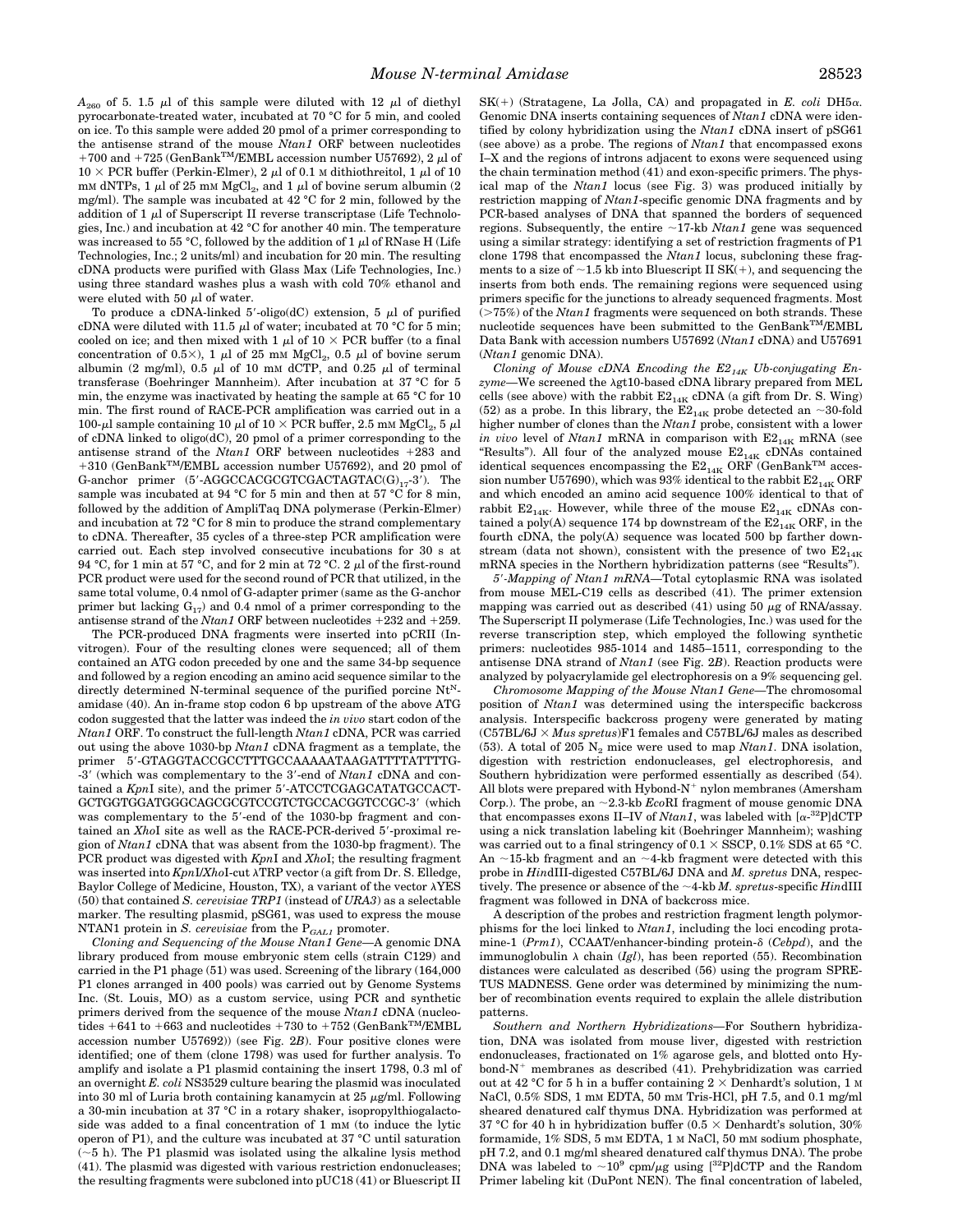heat-denatured probe DNA was  $\sim$ 5 ng/ml. After hybridization, the membranes were washed under low-stringency conditions (2 h at 25 °C in 0.4 M NaCl, 1% SDS, 5 mM EDTA, and 5 mM sodium phosphate, pH 7.2). For washes of increasing stringency, carried out with shaking for 30 min, the concentration of NaCl was decreased in 0.1 M increments; at 0 M NaCl, the temperature of washes was increased, in 10 °C increments, to 65 °C.

For Northern hybridization, the poly $(A)^+$  RNA was isolated from mouse MEL-C19 cells, mouse lymphoma EL4.IL-2 cells, and mouse  $C_2C_{12}$  myoblasts using the Fast Track mRNA isolation kit (Version 3.5). The mouse skeletal muscle  $poly(A)^+$  RNA was purchased from CLON-TECH. RNA was fractionated by electrophoresis on 1% agarose-formaldehyde gels and blotted onto  $Hybond-N^+$  membranes as described (41). Northern hybridization was carried out as recommended by CLONTECH (protocol c, for hybridization with DNA probes). The probes (labeled with  ${}^{32}P$  as described above) were mouse  $\beta$ -actin cDNA (CLONTECH) and DNA inserts of the plasmids pSG61 (mouse *Ntan1* cDNA; see above), pSG72 (mouse  $E2_{14K}$  cDNA; see above), and pSG76 (mouse glyceraldehyde-3-phosphate dehydrogenase (GAPDH) cDNA). The GAPDH cDNA was produced using reverse transcription-PCR (41), the oligo(dT)-primed MEL-C19 cDNA library (see above), and the GAPDH-specific primers 5'-ATGGTGAAGGTCGGTGTGAACGGA-3' and 5'-TTACTCCTTGGAGGCCATGTAGGC-3', derived from the sequence of GAPDH cDNA (57).

*X-DHFR Test Proteins*—ORFs encoding Ub-*X*-dihydrofolate reductase fusion proteins (Ub-*X*-DHFR proteins) (construct I of Ref. 6;  $X =$ Asn, Asp, or Gln) were used to replace ORFs encoding Ub-*X*-bgal in pKKUB-*X*- $\beta$ gal plasmids (5). The resulting plasmids, pSG4, pSG41, and pSG44, expressed Ub-Asn-DHFR, Ub-Asp-DHFR, and Ub-Gln-DHFR, respectively, from the P*trc* promoter. *E. coli* JM101 was transformed with one of these plasmids and also with pJT184, which expressed Ubp1p, a Ub-specific protease of *S. cerevisiae* (5). A 50-ml culture was grown at 37 °C to an  $A_{600}$  of  $\sim$ 0.9 in Luria broth plus ampicillin (40)  $\mu$ g/ml) and chloramphenicol (20  $\mu$ g/ml). Unless stated otherwise, all subsequent procedures were carried at 4 °C. The culture was chilled on ice for 15 min; centrifuged at  $3000 \times g$  for 5 min; washed twice with M9 medium (41); and resuspended in 50 ml of M9 medium supplemented with glucose (0.2%), thiamine (2  $\mu$ g/ml), ampicillin (40  $\mu$ g/ml), 1 mM isopropylthiogalactoside, and methionine assay medium (Difco). The suspension was shaken for 1 h at 37 °C, followed by the addition of 1 mCi of Tran35S-label (ICN, Costa Mesa, CA) and further incubation for 1 h at 37 °C. Unlabeled L-methionine was then added to 1 mM, and the shaking was continued for another 10 min. The cells were harvested by centrifugation; washed twice with M9 medium; and resuspended in 0.5 ml of 25% (w/v) sucrose, 50 mM Tris-HCl, pH 8.0. Freshly prepared egg white lysozyme (0.1 ml of a 10 mg/ml solution in 0.25 M Tris-HCl, pH 8.0) was then added, and the suspension was incubated for 5 min at 0 °C, followed by the addition of 0.1 ml of 0.5 M EDTA, pH 8.0, and a 5-min incubation at 0 °C. The suspension was transferred to a centrifuge tube containing 1 ml of 65 mM EDTA, 50 mM Tris-HCl, pH 8.0, and protease inhibitors  $(25 \text{ }\mu\text{g/ml}$  each antipain, chymostatin, leupeptin, pepstatin, and aprotinin; Sigma). Triton X-100 (10  $\mu$ l of a 10% (v/v) solution) was then added and dispersed by pipetting. The lysate was centrifuged at  $40,000 \times g$  for 30 min in a TL-100 ultracentrifuge (Beckman Instruments). The supernatant containing 35S-*X*-DHFR (the Ub moiety of Ub-*X*-DHFR was removed *in vivo* by the Ubp1p protease) was frozen in liquid  $N_2$  and stored at -80 °C. *X*-DHFR (*X* = Asn, Asp, or Glu) was purified on a methotrexate affinity column (Pierce; 0.5-ml bed volume) that had been equilibrated in 50 ml of 50 mM Tris-HCl, pH 7.2. The thawed 35S-supernatant was clarified by centrifugation at  $12,000 \times g$  for 1 min and applied to the column, which was then washed with 10 ml of 1 M KCl, 20 mM Tris-HCl, pH 8.0. *X*-DHFR was eluted with 2 mM folic acid, 50 mM Tris-HCl, pH 8.0. The elution buffer was applied in 1-ml samples, and 1-ml fractions were collected. Pooled fractions containing the peak of eluted 35S were dialyzed for 20 h against two changes of 50% glycerol, 1 mm  $MgCl<sub>2</sub>$ , 0.1 mm EDTA, and 40 mM HEPES, pH 7.5, and stored at  $-20$  °C. <sup>35</sup>S-*X*-DHFR proteins were examined by SDS-polyacrylamide gel electrophoresis and fluorography and found to be  $>95\%$  pure.

*Isoelectric Focusing Assay for Amidase Activity—*30 ml of an *S. cerevisiae* culture ( $A_{600} \sim 1$ ) were collected; washed once with 40 ml of water; pelleted at  $3000 \times g$ ; washed once with 40 ml of buffer A (125 mM KCl, 15 mM  $MgCl<sub>2</sub>$ , and 70 mM Tris-HCl, pH 8.0); and resuspended in 1 ml of buffer A containing 1 mm dithiothreitol, 0.2 mm phenylmethylsulfonyl fluoride, and the above mixture of protease inhibitors. 0.4 ml of 0.5-mm glass beads was added, and the suspension was vortexed at the maximal setting (three times for 1 min, with 2-min incubations on ice in between). The lysate was centrifuged at  $12,000 \times g$  for 5 min, and the

supernatant was used for the amidase assay either immediately or after dilution with buffer A containing 1% bovine serum albumin.

In most assays, 5  $\mu$ l of <sup>35</sup>S-X-DHFR (0.5 mg/ml in storage buffer) were mixed with 20  $\mu$ l of yeast extract, incubated for 20 min at 30 °C, and thereafter chilled on ice. Samples  $(5 \mu l)$  were applied onto isoelectric focusing (IEF) polyacrylamide plates, pH 3.5–9.5 (Pharmacia Biotech Inc.), precooled to 10 °C. IEF was carried out for 80 min at 30 watts in a cooled IEF apparatus (Hoefer Scientific Instruments, San Francisco, CA). The plates were soaked in 100 ml of  $10\%$  CCl<sub>3</sub>COOH, 5% 5-sulfosalicylic acid; stained with Coomassie Blue to detect IEF markers (Pharmacia Biotech Inc.); and autoradiographed. 35S in the bands of more acidic (deamidated) and more basic (initial) *X*-DHFR species was quantified using a PhosphorImager (Molecular Dynamics, Inc., Sunnyvale, CA).

Pulse-Chase Analysis-S. cerevisiae nta1 $\Delta$ -carrying plasmids that expressed specific  $X$ - $\beta$ gal (Ub- $X$ - $\beta$ gal) test proteins and either mouse NTAN1 (pSG61; see above) or *S. cerevisiae* Nta1p (pRB201 (27); a gift from Dr. R. T. Baker) were labeled with Tran<sup>35</sup>S-label for 5 min, followed by a chase in the presence of cycloheximide, preparation of extracts, immunoprecipitation of  $X$ - $\beta$ gal, SDS-polyacrylamide gel electrophoresis, autoradiography, and quantitation essentially as described (27–30, 58, 59).

### RESULTS

*Cloning and Analysis of the Mouse cDNA Encoding NtNamidase—*Stewart *et al.* (39) have purified an amidohydrolase, termed Nt<sup>N</sup>-amidase (also called protein-N-terminal asparagine amidohydrolase), from porcine liver that specifically deamidates N-terminal Asn in polypeptides, but does not deamidate free Asn. Stewart *et al.* (40) have also determined the amino acid sequence of several  $Nt^N$ -amidase fragments and used it to clone an  $\sim$ 1.3-kb porcine cDNA (*Ntan1* cDNA) encoding this enzyme. To isolate a mouse *Ntan1* cDNA, we screened a  $\lambda$ gt11-based mouse liver cDNA library with a porcine cDNA-derived probe and low-stringency hybridization (see "Experimental Procedures"). The initially isolated 1560-bp mouse DNA insert contained a 114-bp stretch that was 85% identical to a region of the porcine *Ntan1* mRNA; an even greater similarity between this region and its porcine counterpart was apparent at the level of deduced amino acid sequences. This 114-bp region was flanked by consensus sequences for mammalian intron/exon junctions (60), suggesting that the library's 1560-bp mouse DNA insert was derived from an unspliced or partially spliced precursor of *Ntan1* mRNA. It is shown below that the 114-bp region of the 1560-bp insert is exon IX of the mouse *Ntan1* gene.

Northern hybridization with the 1560-bp fragment as a probe detected an  $\sim$ 1.4-kb mRNA whose relative abundance in several mouse cell lines, including Friend erythroleukemia (MEL) cells, was significantly higher than in mouse liver (see below). Therefore, we screened a cDNA library from mouse MEL-C19 cells with the 1560-bp DNA fragment as a probe. This screen yielded a 1030-bp mouse DNA insert containing a 897-bp region that encoded a protein whose deduced amino acid sequence was 83% identical to the deduced sequence of porcine  $Nt<sup>N</sup>$ -amidase, but lacked a region homologous to the sequence of the N-terminal 11 residues of the porcine enzyme. The method of 5'-RACE-PCR (see "Experimental Procedures") was used to isolate the missing mouse cDNA sequence.

The resulting mouse *Ntan1* cDNA clone contained a 930-bp ORF encoding a 310-residue (35 kDa) NTAN1 protein  $(Nt^N$ amidase) with a calculated pI of 6.1, whose deduced amino acid sequence (Fig. 2*A*) was 88% identical to the deduced sequence of porcine  $Nt^N$ -amidase (40). The recently determined (deduced) sequence of human  $Nt^N$ -amidase is 92 and 91% identical to the deduced sequences of mouse and porcine  $\mathrm{Nt}^\mathrm{N}\text{-amidases},$ respectively.<sup>6</sup> The sequences of these  $Nt<sup>N</sup>$ -amidases lack signif-

<sup>6</sup> S. Yu, A. E. Stewart, S. M. Arfin, and R. A. Bradshaw, manuscript in preparation.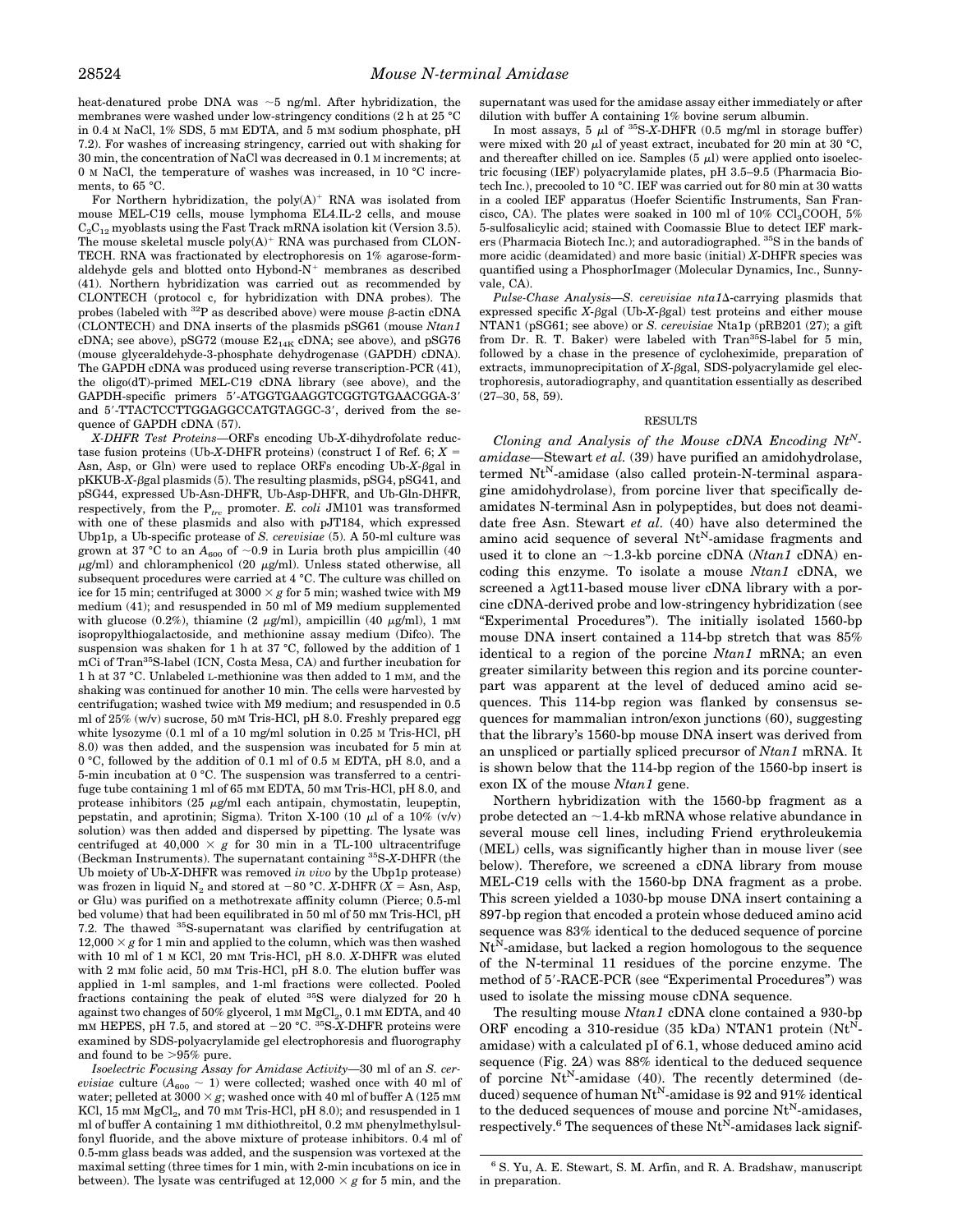icant similarities to the sequences of other known proteins, including other amidotransferases. In particular, the sequence of the 35-kDa mouse NTAN1 protein was dissimilar to the sequence of the 52-kDa *S. cerevisiae* amidase (Nt-amidase) encoded by the *NTA1* gene. (In contrast to  $Nt^N$ -amidase, the *S*. *cerevisiae* Nta1p Nt-amidase (a component of the yeast N-end rule pathway) deamidates N-terminal Asn or Gln (Fig. 1).) The deduced sequence of mouse NTAN1 (Fig. 2*A*) lacks motifs resembling membrane-spanning regions, signal sequences, or nuclear localization signals. Since  $Nt^N$ -amidase is likely to be a part of a multiprotein targeting complex analogous to the one observed in yeast (4), the absence of nuclear localization signallike sequences in NTAN1 does not, by itself, preclude the possibility that  $Nt^N$ -amidase is located in both the cytosol and the nucleus.

A partially translated 208-bp region that begins at nucleotide 896 of the 930-bp mouse *Ntan1* ORF (nucleotide 17031 in Fig. 2*B*) and encompasses the *Ntan1* mRNA poly(A) addition site (Fig. 2*B*) is 98.6% identical to a 206-bp segment within the 3'-flanking untranslated region of the mouse *Il2* gene that encodes interleukin-2. The *Il2*-homologous region of *Ntan1* contains the *Ntan1* stop codon and the poly(A) addition site (Fig. 2*B*); neither of these functions is performed by the corresponding sequences of the *Il2* locus. The near identity of sequences in these two regions of the mouse *Ntan1* and *Il2* loci and the absence of significant sequence similarities between the corresponding regions of human *NTAN1* and *IL2* (data not shown) suggest a recombination event in the mouse lineage that involved *Ntan1* and *Il2* and that occurred after separation of the mouse and human lineages.

*Cloning and Analysis of the Mouse Ntan1 Gene—*A lowstringency Southern hybridization analysis of the BALB/c mouse kidney DNA digested with *Eco*RI, *Bam*HI, or *Hin*dIII, using the 1560-bp fragment containing a putative 114-bp *Ntan1* exon (see above) as a probe, revealed several hybridizing restriction fragments. A screening of a phage P1-based mouse genomic DNA library (derived from embryonic stem cells) for an insert containing the 114-bp *Ntan1* exon was carried out (see "Experimental Procedures"), yielding several P1 clones bearing  $\sim$ 100-kb mouse DNA inserts. Three of these inserts were found to contain the entire *Ntan1* locus; one of them (P1 clone 1798) was used for nucleotide sequencing and exon mapping.

The mouse *Ntan1* gene was found to span  $\sim$ 17 kb of DNA and to contain 10 exons whose length ranged from 54 to 177 bp (GenBankTM/EMBL accession number U57691) (Figs. 2*B* and 3). The 79-bp exon I, encoding the first 26 residues of NTAN1, was located in an  $\sim$ 1.7-kb *Bam*HI fragment, which also contained the putative promoter region of *Ntan1* and the 5'-untranslated leader sequence (Figs. 2*B* and 3). The 177-bp exon X encoded the last 59 residues of NTAN1 and was followed by the 138-bp 3'-untranslated region containing the poly $(A)$  addition site, which was also the boundary of a region homologous to the locus that encodes interleukin-2 (Figs. 2*B* and 3).

Among the intron/exon junctions, all of them except those of introns I and V contained the GT and AG consensus dinucleotides characteristic of mammalian nuclear pre-mRNA splice sites (60, 61). However, intron I contained TG (instead of consensus  $GT$ ) and  $AC$  (instead of consensus  $AG$ ) at the  $5'$ - and 3'-splice sites, respectively, while intron V contained CG (instead of consensus AG) at the 3'-splice site (Fig. 2*B*). A GT consensus dinucleotide was present 1 bp upstream of the predicted 5'-splice site in intron I, while another consensus dinucleotide, AG, was located at the beginning of the coding region of exon II, 2 bp downstream of the expected splice site (Fig. 2*B*). If these consensus sequences were the actual splice junctions,



FIG. 1. **Comparison of enzymatic reactions that underlie the activity of N-dt and N-ds residues in the N-end rule pathways of different organisms.** *A*, mammalian cells: rabbit reticulocytes and mouse (*M. musculus*) L-cells (7, 8). *B*, the yeast *S. cerevisiae* (6). *C*, the eubacterium *E. coli* (5). The *E. coli* N-end rule lacks N-d<sup>t</sup> residues. The postulated mammalian NtQ-amidase (a *question mark* in *A*) remains to be identified. It is also unknown whether an N-terminal Cys residue is arginylated by the same species of mammalian R-transferase that arginylates N-terminal Asp or Glu or whether a Cys-specific R-transferase is involved. A *question mark* adjacent to the Ser residue in *A* refers to the fact that Ser is a destabilizing residue in reticulocyte extract (7), but a stabilizing residue in fibroblast-like mouse L-cells *in vivo* (8). *L/Ftransferase*, Leu/Phe-tRNA-protein transferase.

the resulting DNA equivalent of the *Ntan1* mRNA sequence in this region would have been CTGGAAAGA rather than CTG-GAGGAAAGA actually present in the cloned *Ntan1* cDNA. The latter sequence occurred not only in the *Ntan1* cDNA derived from a MEL cell cDNA library, but also in the products of reverse transcription-PCR (see "Experimental Procedures") carried out using MEL cell mRNA and two independent sets of primers (data not shown). Moreover, the homologous region of porcine cDNA also contained "nonconsensus" splice junctions (40). We conclude that the usually strict constraints on the sequences of splice sites (61, 62) are bypassed at the sites that define intron V and especially intron I of the mouse *Ntan1* gene.

*The Ntan1 Promoter—*To identify the promoter of mouse *Ntan1*, we first analyzed a region immediately upstream of exon I within the  $\sim$ 1.7-kb genomic *Bam*HI fragment (Figs. 2*B* and 3). Nucleotide sequencing indicated the presence of multiple binding sites for the transcription factor Sp1 (63) immediately upstream of the *Ntan1* ATG start codon. This area (Fig. 2*B*) resembled the GC-rich promoter regions of several weakly transcribed housekeeping genes (64); the similarities included the absence of TATA and CCAAT consensus sequences characteristic of many other eukaryotic promoters. However, given the  $\sim$ 1.4-kb size of *Ntan1* mRNA (see below), the distance between the *Ntan1* start codon and the poly(A) addition site (1068 bp), and the presumed size of the poly(A) tail  $(100-200)$ nucleotides), the *Ntan1* promoter was expected to be present  $\sim$ 200 bp upstream of the start codon. The mapping of *Ntan1*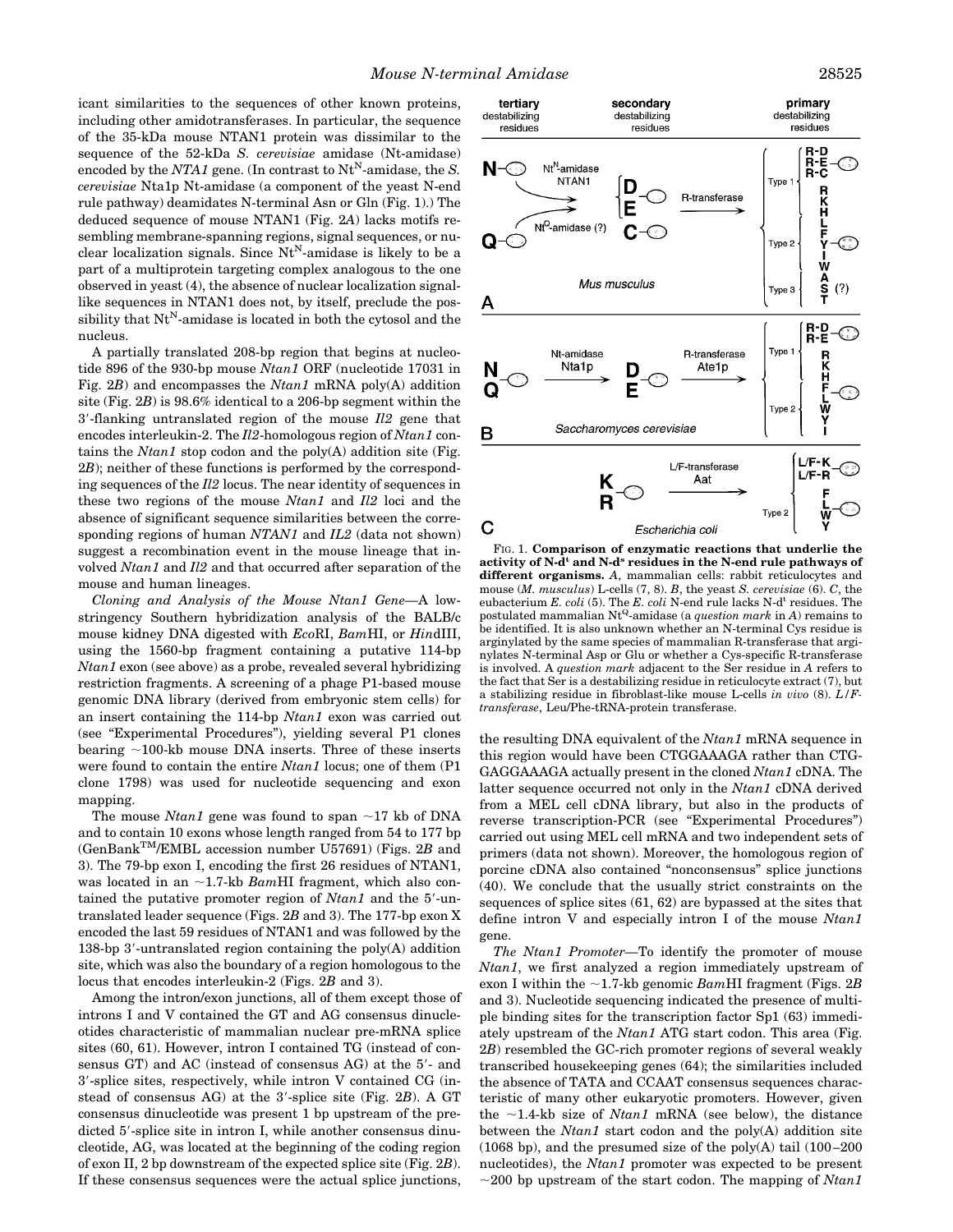| А                                                                                                                                                                                                                                |              |
|----------------------------------------------------------------------------------------------------------------------------------------------------------------------------------------------------------------------------------|--------------|
| PLLVEGQRVRLPRSAVDL porcine peptide 1                                                                                                                                                                                             |              |
| M P L L V D G Q R V R L P R S A V E L V R A H P P L E E R A R L L R G Q S V Q Q                                                                                                                                                  |              |
| V G P Q G L L Y V Q Q R E L A V T S P K D G S I S I L G S D D A T T C H I V V L                                                                                                                                                  |              |
| R H T A T C L T H C D G S D T K A E V P L I M S S I K S F S E H A E C G R V H L                                                                                                                                                  |              |
| V G G F S D D R Q L S Q K L T H Q L L S E F D K Q D D D I H L V T L C V T E E N<br>E N H F P I I Y G I A V N I K T A E I Y R A S F O D R G P E E O L R A A R A L A                                                               |              |
| MP F P Q V D F W L Q Q D D<br><i>porcine peptide 2</i><br>G Q I                                                                                                                                                                  |              |
| G G P M I S I Y D A K T E Q L R I G P C S W T P F P Q V D F W L Q Q D D K Q I L                                                                                                                                                  |              |
| E S L S T S P L A E P P H F V E H I R S T L M F L K K F P S P E N I L F P G N K                                                                                                                                                  |              |
| A L L Y K K N K D G L W E K I S S P G S                                                                                                                                                                                          |              |
| В                                                                                                                                                                                                                                |              |
|                                                                                                                                                                                                                                  | 110          |
| tgcccgactgtatttctttatctcatgctagtctccataacattaaccacgcggagaaaacaagatttattccaagcagctcctcaataggctgaggcgttaaatgatct                                                                                                                   | 220<br>330   |
| gttaacctcttaagataatctggctacctcccaccctagaccccaattcttatcgtcaggttctttgggcttcgtgtgttttcatgatcttgctccagactctttcctca                                                                                                                   | 440          |
| agacagatcaaatataaagatgaaatgaatagggatatagaaaggggcagaacgagacaaagagaggggaagagggctgcctgagaacacatgggaatagagagtgaaag                                                                                                                   | 550<br>660   |
| aactggggtagtgactcctctgtatgctggtgctgctgtcacacttgccttgcactggcgggcagcgggcaatgacacaagctgttgctgggtagctcttggcctgagcc<br>tggtggaattgtacaccaatagaaactccgctctccttccctgtggtcctgcgtcagaccccaagcccctcctacttctcttctgcccagctgcaggctgtaggcacctt | 770<br>880   |
| cattaa <u>ccaat</u> ccgggataactggggggtgggggtgagggggaggagt <u>tatataa</u> caaaaggtatatctgaggaccctgtttcttccgcgttacgcccacgcggtgcta                                                                                                  | 990          |
| gctggggccgcaattctcggttccccacgccttctgcactacgtctgccagctgaaaggacgttgactgaataaacttttgcgaatcaactcggccgaggcaggggtcag                                                                                                                   | 1100<br>1210 |
| agtgagtggacgccgacaaagtttggactacatctcccgtgatgccttgcccgcaagggctattccgtctcctcgatctcttcaaactgctccgactccgcctggactac                                                                                                                   | 1320         |
| acatccgggccgagtcgcgtgggcgcggcccacggtgggcgtggcatccgcgaggcggggcgaagcggagcggggcggggcggggcggtggccacctaactcggtggcgg                                                                                                                   | 1430         |
| cggcctagacgATGCCACTGCTGGTGGATGGGCAGCGCGTCCGTCTGCCACGGTCCGCTGTGGAGCTGGTCCGGGCGCACCCGCCTCTGGtgagcgacctacccgggctt<br>M P L L V D G Q R V R L P R S A V E L V R A H P P L E                                                          | 1540<br>27   |
| tcggggcgg7171 bp intron IcaccactattttattctgtttcaattaaacAGGAAAGAGCCAGACTTCTCAGAGGTCAGTCT<br>ERARLLRGQS                                                                                                                            | 8724<br>37   |
| GTTCAACAAGTGGGACCCCAGGGCCTTCTGTATGTTCAGCAAAGAGAGCTTGCAGTGACCTCCCCAAAGGATGgtaggttaggaagcagtgcattg<br>V Q Q V G P Q G L L Y V Q Q R E L A V T S P K D G                                                                            | 8820<br>62   |
| 74 bp intron IItgttatttetttttaaacagGCTCCATCTCCATTCTGGGTTCTGATGATGCTACCACTTGTCACATTGTAGTCCTGAGACATAC<br>S I S I L G S D D A T T C H I V V L R H T                                                                                 | 8935<br>83   |
| G<br>NG.                                                                                                                                                                                                                         | 9206<br>86   |
| GCAACCTGCCTGACACATTGTGATGGATCTGACACCAAAGCTGAAGTCCCCTTGATAATGAGCTCCATAAAATCCTTCTCTGAACATGCTGAGTGTGGAAGqtcaqtqcc<br>A T C L T H C D G S D T K A E V P L I M S S I K S F S E H A E C G R                                            | 9316<br>120  |
| atgctattgctgtatggacactg1501 bp inton IVaactctgaccactgtacctctcttggcagGCTGGAA<br>L E                                                                                                                                               | 10815<br>122 |
| V H L V G G F S D D R Q L S Q K L T H Q L L S                                                                                                                                                                                    | 10915<br>145 |
| 2042 bp intron VtgagcacttttttgacatcaattgtcgGTGAATTTGACAAACAGGATGATGACATTCACTTAGTGACATTATGTGTAACAGgt<br>E F D K Q D D D I H L V T L C V T E                                                                                       | 12981<br>163 |
| gagttctgctacatttcccaaaggg423 bp intron VIttagtgcttctacttccctttgtttcttagAGTTAAATGACCGTGA<br>L N D R E                                                                                                                             | 13418<br>168 |
| AGAAAATGAAAATCACTTTCCAATCATTTATGGCATCGgtaagtagcgtttgtatccgaggg676 bp intron VIIattta<br>E N E N H F P I I Y G I A                                                                                                                | 14108<br>181 |
| aagtcactcccttgtcccttgcagCTGTCAACATTAAAACTGCAGAGATTTACAGAGCTTCCTTTCAAGATCGTGGTCCAGAGGAGCAACTGCGTGCTGCAAGAGCTTTA<br>V N I K T A E I Y R A S F Q D R G P E E Q L R A A R A L                                                        | 14218<br>209 |
| GCAGGAGGCCCAgtgagtgggagcctatttttgtgg2239 bp intron VIIIttgtcatggaaatggttcttttag<br>AGG P                                                                                                                                         | 16469<br>213 |
| ATGATTAGCATTTATGATGCAAAGACAGAACAACTCCGAATAGGCCCGTGTTCCTGGACGCCATTCCCACAAGTGGATTTCTGGTTGCAGCAAGATGACAAGCAAATCCT<br>M I S I Y D A K T E Q L R I G P C S W T P F P Q V D F W L Q Q D D K Q I L                                      | 16579<br>250 |
| E<br>SL ST                                                                                                                                                                                                                       | 16932<br>255 |
| GTCTCCTCTGGCCGAGCCCCCCCACTTTGTTGAACATATTAGATCTACCTTGATGTTTTTAAAAAAATTCCCATCTCCAGAGAATATACTCTTTCCTGGAAATAAAGCTC<br>S P L A E P P H F V E H I R S T L M F L K K F P S P E N I L F P G N K A<br>L                                   | 17042<br>292 |
| TCCTCTACAAAAAAAAAAAGATGGCTTGTGGGAAAAGATCTCCTCCAGGGAGCtaacatcagctcagagtttactgaagaattcatcttcacctgataaagatggtt<br>L Y K K N K D G L W E K I S S P G S *                                                                             | 17152<br>310 |
| aacaaaaagtcacattccctcagcagtgagggagagaagcaagaccactggcttcattggcagggcttcacagacaag                                                                                                                                                   | 17340        |
|                                                                                                                                                                                                                                  |              |

FIG. 2. A, the deduced amino acid sequence of mouse Nt<sup>N</sup>-amidase (NTAN1). The directly determined sequences of two peptides produced from porcine Nt<sup>N</sup>-amidase (40) are shown above the corresponding regions of mouse Nt<sup>N</sup>-amidase; divergent residues are *doubly underlined*. *B*, nucleotide sequence of the mouse *Ntan1* gene upstream of its start codon, nucleotide sequences (and the corresponding amino acid sequences) of *Ntan1* exons, and the adjacent intron sequences. The putative promoter consensus elements CCAAT and TATAA are *doubly underlined*. A 208-bp region that encompasses a 39-region of the *Ntan1* ORF and that is 98.6% identical to a 39-flanking untranslated region of the mouse *Il2* gene (see "Results") is *singly underlined*. A *double arrow* indicates the location of the poly(A) addition site in the *Ntan1* cDNA (data not shown). A sequence matching the consensus sequence that precedes poly(A) addition sites in mammalian genes is doubly underlined. Most (>75%) of the ~17-kb Ntan1<br>locus was sequenced on both strands. Nucleotide sequences reported in this paper accession numbers U57691 (mouse *Ntan1* genomic DNA) and U57692 (mouse *Ntan1* cDNA).

mRNA by primer extension (see below) also failed to indicate the presence of *Ntan1* mRNAs whose 5'-ends were located within 100 bp of the *Ntan1* start codon.

Nucleotide sequencing revealed a putative TATA box consensus sequence 510 bp upstream of the *Ntan1* start codon. A CCAAT consensus sequence was present 45 bp upstream of this TATA box (Fig. 2*B*). In a typical TATA/CCAAT-containing eukaryotic promoter, transcription starts 16 –35 bp downstream of TATA (65, 66). Indeed, a primer extension analysis, using *Ntan1* mRNA as a template and a synthetic oligonucleotide

primer matching the 3'-end of the sequence of exon I, mapped a set of major 5'-ends of *Ntan1* mRNA to the region  $\sim$ 18 to  $\sim$ 32 bp downstream of the above TATA box, with the 5'-ends at positions 959 and 960 (Fig. 2*B*) being the most frequent ones  $(data not shown)$ . On the assumption that the  $5'$ -ends of  $Ntan 1$ mRNA defined by primer extension were the actual transcription start sites (rather than sites resulting from a  $5'$ -processing of initial transcription products), these data indicated that the synthesis of *Ntan1* pre-mRNA begins  $\sim$ 480 bp upstream of the *Ntan1* start codon. Two other TATA box consensus sequences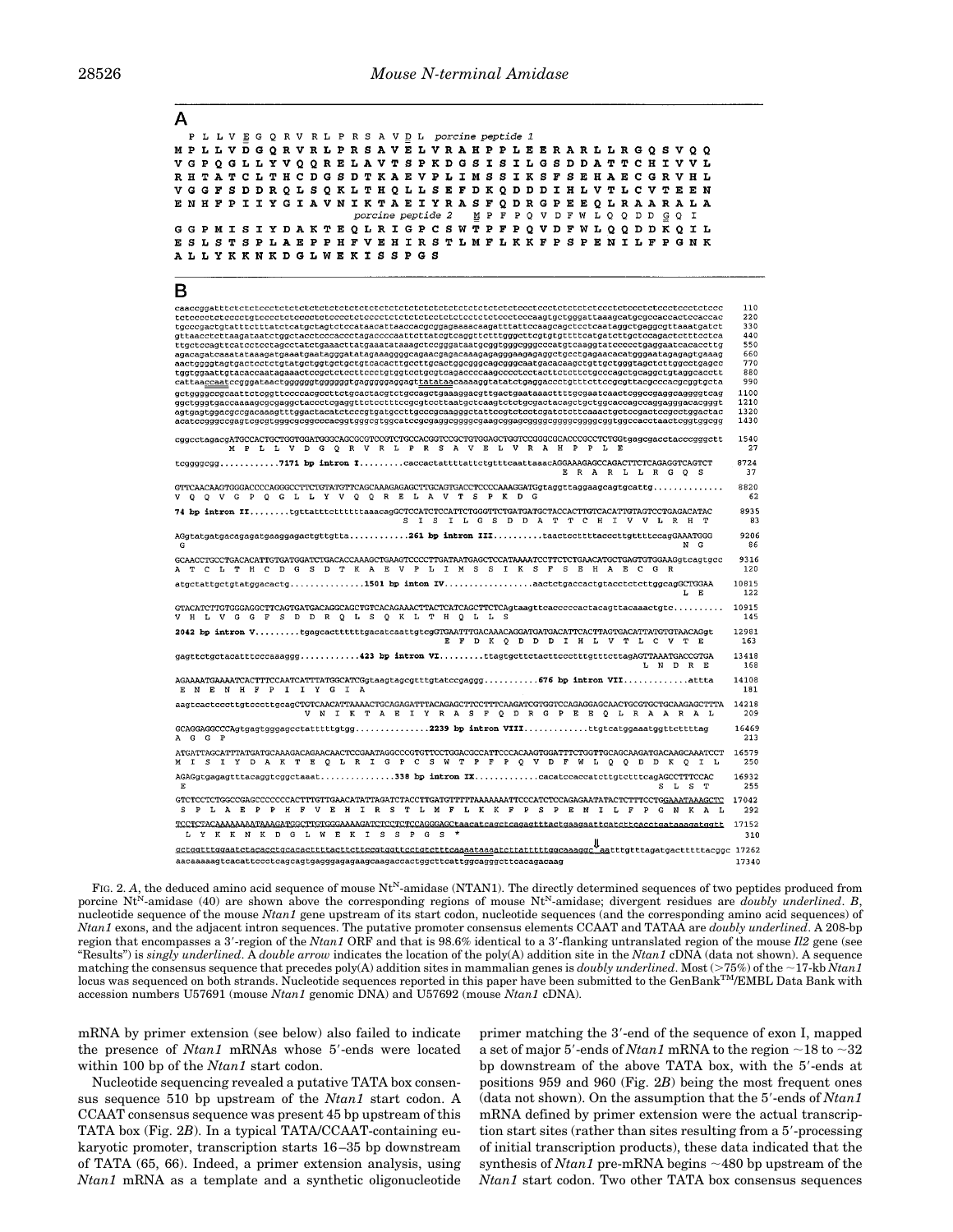

FIG. 3. **The mouse** *Ntan1* **gene.** The *horizontal line* represents genomic DNA, and the *rectangles* denote exons. The sizes of exons and introns are indicated. An *arrow* upstream of exon I indicates the position of the *Ntan1* transcription start site, ~500 bp from the *Ntan1* start codon, as determined by the primer extension technique. *Bam*HI (*B*) and *Eco*RI (*R*) restriction sites are also indicated. See Fig. 2*B* for the putative promoter consensus elements and "Results" for a partial list of putative binding sites for transcription factors.

were present in the genomic DNA upstream of the sites corresponding to the mapped 5'-ends of *Ntan1* mRNAs (Fig. 2*B*), but these putative TATA boxes were not accompanied by CCAAT boxes.

The  $~180$ -bp distance between *Ntan1* transcription start sites and the *Ntan1* start codon predicts the *Ntan1* mRNA size of 1.7 kb (assuming the mean length of the *Ntan1* mRNA poly(A) tail to be 0.15 kb), which is larger than the apparent size of *Ntan1* mRNA in the Northern experiments  $(\sim 1.4 \text{ kb})$ ; see below). This discrepancy may be due to an anomalous electrophoretic mobility of *Ntan1* mRNA, to its cleavage during isolation, or, less likely, to the presence of an untranslated intron in the 5'-region of *Ntan1* pre-mRNA (no evidence for such an intron has been found).

In addition to the TATA and CCAAT sequences, the apparent promoter region  $\sim$  0.5 kb upstream of the *Ntan1* start codon (Fig. 2*B*) contains putative binding sites for "general" transcription factors such as CP-1, AP-1, E2A, ATF, and NF-I (63, 67, 68) as well as putative sites for other transcription factors such as c/EBP, AP-2, HNF-1, SDR, PEA3, Ets1, H-2DIIBP, NFuE1, NFuE2, PU.1, and HC3 (67, 69 –79). The roles, if any, of these transcription factors in the expression of *Ntan1* remain to determined.

*Chromosome Mapping of Ntan1—*The chromosomal location of *Ntan1* was determined by interspecific backcross analysis using DNA of progeny derived from matings of ((C57BL/6J  $\times$ *M. spretus*) $F1 \times C57BL/6J$  mice. This interspecific backcross mapping panel has been typed over 2000 loci distributed among all of the mouse 19 autosomes as well as the X chromosome (53). C57BL/6J and *M. spretus* DNAs were digested with several restriction endonucleases and analyzed by Southern hybridization for informative restriction fragment length polymorphisms using a mouse *Ntan1* genomic probe. The  $\sim$ 4-kb *Hin*dIII *M. spretus*-specific restriction fragment length polymorphism (see "Experimental Procedures") was used to follow the segregation of *Ntan1* in backcross mice. The results of this mapping indicated that *Ntan1* is located in the proximal region of mouse chromosome 16 and is linked to *Prm1*, *Cebpd*, and *Igl* (see "Experimental Procedures") (Fig. 4). Although 160 mice were analyzed for every marker to produce the segregation analysis data in Fig. 4, up to 185 mice were typed for some pairs of markers. Each locus was analyzed in pairwise combinations for recombination frequencies using these additional data. The ratios of the total number of mice exhibiting recombinant chromosomes to the total number of mice analyzed for each pair of loci and the most likely gene order were as follows: centromere-*Prm1*-(4:168)-*Ntan1*-(1:166)-*Cebpd*-(1:185)-*Igl*.

The recombination frequencies (expressed as genetic distances in centimorgans  $\pm$  S.E.) were as follows: *Prm1*-(2.4  $\pm$  1.2)-



FIG. 4. *Ntan1* **is located in the proximal region of mouse chromosome 16.** The chromosomal position of *Ntan1* was determined using interspecific backcross analysis (see "Experimental Procedures"). The segregation patterns of *Ntan1* and flanking loci in 160 backcross animals that were typed for all loci are shown at the top. For individual pairs of loci, >160 animals were typed (see "Results"). Each column represents the chromosome identified in the backcross progeny that was inherited from the  $(C57BL/6J \times M.$  spretus)F1 parent. The *filled boxes* denote the presence of a C57BL/6J allele. The *unfilled boxes* denote the presence of a *M. spretus* allele. The number of offspring inheriting each type of chromosome is listed at the bottom of each column. A partial chromosome 16 linkage map, showing the location of *Ntan1* in relation to linked genes, is shown at the bottom. Recombination distances between loci (in centimorgans) are shown to the left of the chromosome. The positions of homologous loci in human chromosomes, where known, are shown on the right. References for the human map positions of loci cited here can be obtained from Genome Data Base, a computerized data base of human linkage information maintained by the William H. Welch Medical Library of the Johns Hopkins University (Baltimore, MD).

#### $Ntan1-(0.6 \pm 0.6)$ *-Cebpd*- $(0.5 \pm 0.5)$ *-Igl.*

We have compared our interspecific map of chromosome 16 with a composite mouse linkage map that reports the map location of many uncloned mouse mutations (the mouse genome data base at the Jackson Laboratory, Bar Harbor, ME). *Ntan1* is located in a region of the composite map that is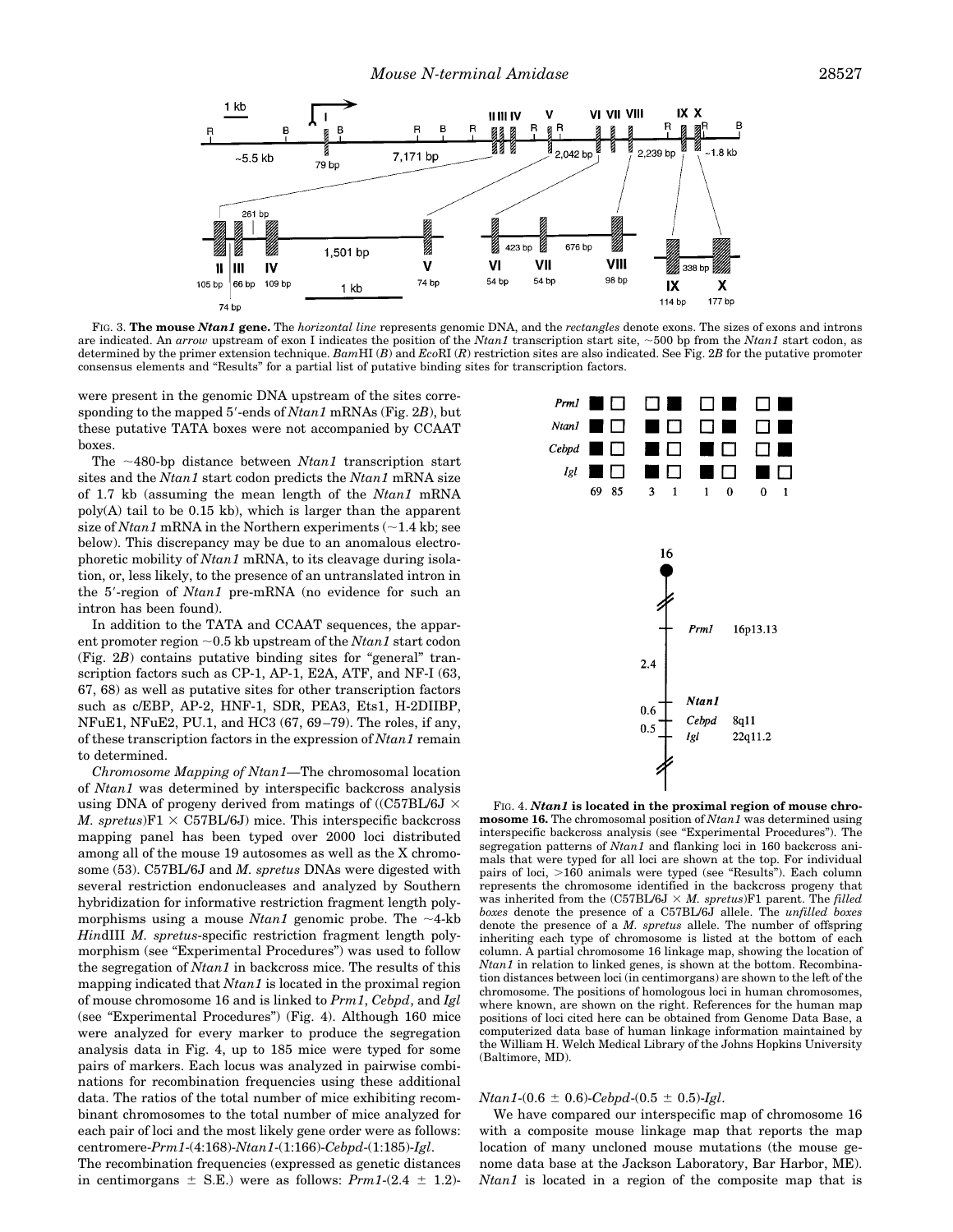relatively devoid of uncloned mouse mutations (data not shown). The proximal region of mouse chromosome 16 shares regions of homology with human chromosomes 16p, 8q, and 22q (summarized in Fig. 4) (80). Indeed, recent analyses, using fluorescent *in situ* hybridization and phage P1 clones containing human *NTAN1* genomic DNA, localized the human *NTAN1* gene to chromosome 16p (a region of homology to the chromosomal location of mouse *Ntan1*).7

*Differential Regulation of mRNAs Encoding NTAN1 and a Specific E2 Enzyme—*Northern hybridization was used to compare the levels of *Ntan1* mRNA among mouse tissues and cell lines. In addition to an *Ntan1*-specific probe, these comparisons included a probe for  $\mathrm{E2_{14K}}$ , a mouse E2 enzyme whose sequence is similar to that of *S. cerevisiae* Ubc2p. The latter E2 enzyme (one of at least 11 distinct E2 enzymes in *S. cerevisiae*) is a component of the yeast N-end rule pathway (31, 32). We employed the rabbit  $E2_{14K}$  cDNA (52) to isolate a mouse cDNA that encodes  $E2_{14K}$  (see "Experimental Procedures"). This cDNA was used as a probe in the Northern hybridizations (Fig. 5, *B* and *D*). The control probes in these analyses were  $cDNAs$  encoding mouse  $\beta$ -actin and GAPDH (see "Experimental Procedures") (57). The level of *Ntan1* mRNA in mouse tissues was  $\sim$ 100-fold lower than the level of  $\beta$ -actin mRNA (data not shown).

A Northern blot containing approximately equal amounts of  $poly(A)^+$  RNA from various mouse tissues was hybridized with *Ntan1* cDNA. This probe detected a diffuse  $\sim$ 1.4-kb band whose relative abundance (quantified using a PhosphorImager) varied at most 2-fold among different tissues (Fig. 5*A*). The testis-derived *Ntan1* mRNA existed as two species: the minor one comigrated with the  $\sim$ 1.4-kb *Ntan1* mRNA of the other tissues, while the major one had the apparent size of  $\sim$  1.1 kb (Fig. 5*A*). It is unknown whether the testis-specific *Ntan1* Northern pattern was entirely the result of RNA degradation during isolation. The two species of  $E2_{14K}$  mRNA (Fig. 5*B*) were apparently derived from two distinct primary transcripts (see "Experimental Procedures"). In contrast to the relative constancy of *Ntan1* mRNA levels among different tissues, the levels of  $E2_{14K}$  mRNA varied significantly, with the highest expression in skeletal muscle (Fig. 5, *A* and *B*). Consistent with this observation was the presence of several putative binding sites for MyoD, a muscle-specific transcription factor (81), in a region upstream of the start codon of the rat  $E2_{14K}$  ORF (Gen-BankTM/EMBL accession number U04303) (data not shown); no putative MyoD-binding sites were detected in the *Ntan1* promoter.

A Northern analysis of *Ntan1* and  $E2_{14K}$  mRNAs was also carried out with  $poly(A)^+$  RNA prepared from Friend erythroleukemia (MEL-C19) and myoblast  $(\mathrm{C}_2\mathrm{C}_{12})$  cell lines (Fig. 5,  $C$ and *D*). The relative amount of *Ntan1* mRNA in MEL and  $C_2C_{12}$  cells before differentiation was  $\sim$ 3- and  $\sim$ 20-fold higher, respectively, than the amount of *Ntan1* mRNA in skeletal muscle (Fig. 5 and data not shown).  $Poly(A)^+$  RNA was also isolated from MEL cells that were induced to differentiate under conditions that resulted in 95% of the cells ceasing growth and producing hemoglobin (see "Experimental Procedures"). The relative levels of *Ntan1* mRNA were approximately the same in the growing, undifferentiated MEL cells and in their differentiated counterparts (Fig. 5*C*). Similar results were obtained with the mouse lymphoma EL4 cells that have been induced by a phorbol ester to differentiate and express interleukin-2 (data not shown). By contrast, the conversion of  $C_2C_{12}$  myoblasts (which contained the highest levels of



FIG. 5.  $N \tan 1$  and  $E2_{14K}$  mRNAs in mouse tissues and cell lines. Shown is the Northern hybridization analysis of RNA from the indicated tissues and cell lines, using DNA probes specific for *Ntan1* mRNA  $(A \text{ and } C)$  and  $E2_{14K}$  mRNA  $(B \text{ and } D)$  (see "Experimental Procedures").

*Ntan1* mRNA among the mouse tissues and cell lines examined) into myotubes (see "Experimental Procedures") was accompanied by an  $\sim$ 4-fold decrease in the level of *Ntan1* mRNA, whose relative amount in myotubes was slightly higher than in MEL cells, but significantly higher than in skeletal muscle (Fig. 5*B*).

*Mouse NTAN1 Is an N-terminal Asparagine-specific Amidase—*The 88% similarity between the sequences of porcine  $Nt^N$ -amidase (40) and the mouse NTAN1 protein (Fig. 2A) strongly suggested that NTAN1 is also an  $Nt^N$ -amidase. To verify this conjecture, we asked whether extracts prepared from *S. cerevisiae nta1* $\Delta$  cells that lacked the endogenous yeast Nt-amidase (encoded by *NTA1* (27)) but expressed mouse NTAN1 possess the expected  $Nt^N$ -amidase activity. The amidase assay employed <sup>35</sup>S-labeled derivatives of mouse DHFR that bore different N-terminal residues (see "Experimental Procedures"). A  ${}^{35}S-X-DHFR$  ( $X = Asn$ , Gln, or Asp) was incubated in an *S. cerevisiae* extract and subjected to IEF on a urea-containing polyacrylamide gel. This procedure fractionates a protein according to its pI (82). Since deamidation of Asn or Gln converts a neutral side chain into a negatively charged one, this modification should be detectable through a distinct shift in pI. Indeed, while the pI positions of Asn-DHFR and Gln-DHFR were indistinguishable, the pI position of otherwise identical Asp-DHFR that bore N-terminal Asp was shifted toward a lower pI (Fig. 6, *lanes j–m*; and data not shown).

The pI of  $\mathrm{^{35}\bar{S}\text{-}Asn\text{-}DHFR}$  was not altered after its incubation with an extract from *S. cerevisiae nta1*  $\Delta$  that lacked the *NTA1*encoded yeast Nt-amidase (Fig. 6, *lanes j* and *m*). However, the incubation of 35S-Asn-DHFR with an extract from otherwise identical *nta1*D cells that expressed mouse NTAN1 resulted in a pI shift of the DHFR substrate (Fig. 6, *lanes g–i* and *p*). In contrast to the yeast *NTA1*-encoded Nt-amidase, which deamidated either Asn-DHFR or (more slowly) Gln-DHFR (Fig. 6, *lanes a–f* and *n– o*), no deamidation of Gln-DHFR was observed with *S. cerevisiae nta1* $\Delta$  extracts containing mouse NTAN1 (Fig. 6, *lane q*), strongly suggesting that NTAN1 is specific for N-terminal Asn (see below for independent *in vivo* evidence bearing on this conclusion). In addition, the absence of charge modifications in the case of Gln-DHFR (but not in the case of

<sup>7</sup> U. Bengtsson, A. E. Stewart, R. A. Bradshaw, and S. M. Arfin, manuscript in preparation.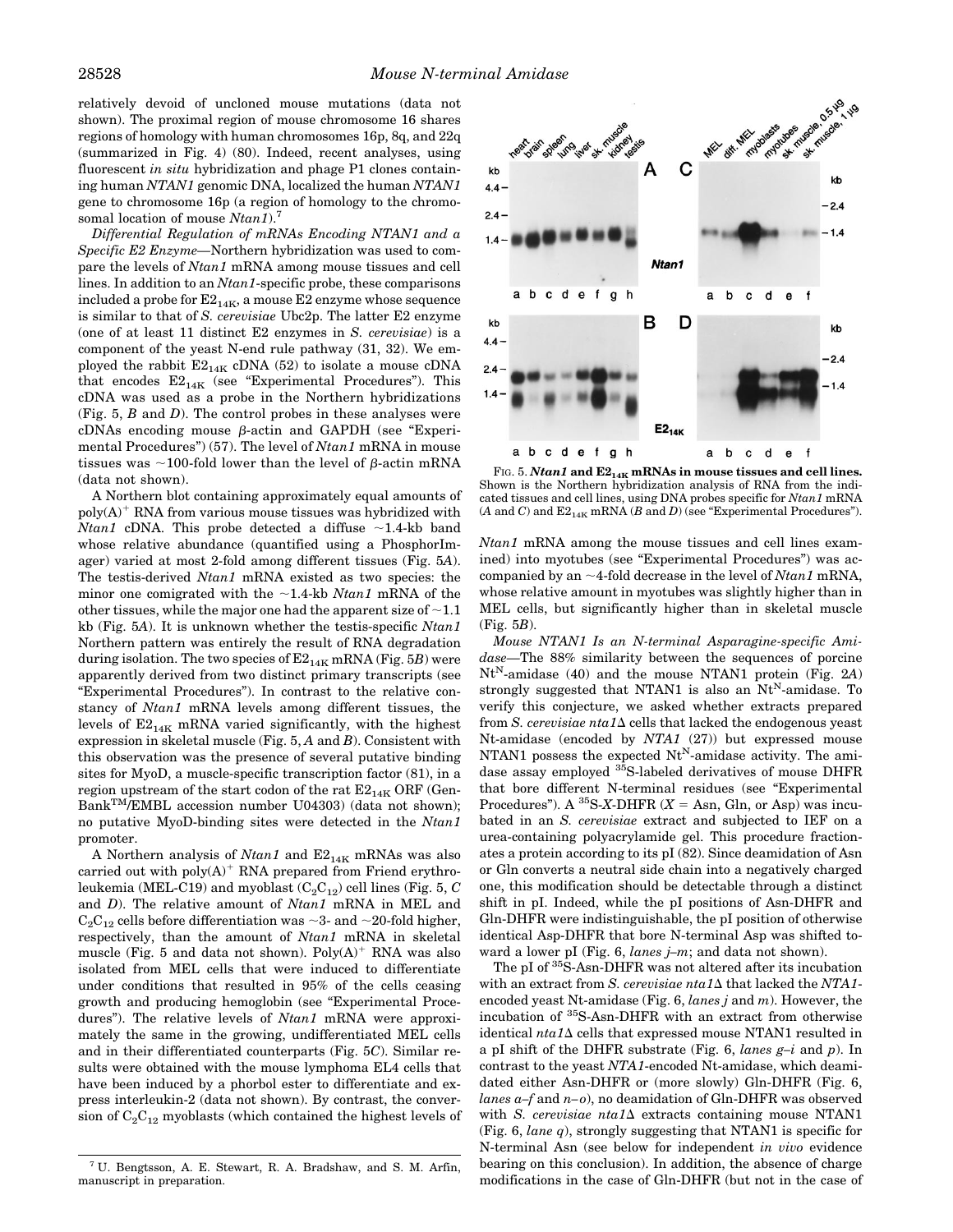FIG. 6. **Purified, 35S-labeled** *X***-DHFR test proteins bearing either Asn, Gln, or Asp at their N termini were incubated with the indicated extract from** *S. cerevisiae* **and thereafter fractionated by IEF (see "Experimental Procedures")**. The control extract was prepared from *S. cerevisiae nta1* $\Delta$ . This extract was tested directly  $("nta1\Delta")$ or mixed with extracts prepared from otherwise identical *nta1*D strains that also carried plasmids expressing either *S. cerevisiae NTA1* ("*y. NTA1*") or mouse *Ntan1* ("*m. Ntan1*"). Percent values shown refer to the relative content of a given extract

in a total sample, the rest of it being the extract from *S. cerevisiae nta1* A. The IEF positions of *X*-DHFR proteins bearing Nterminal Asp or Glu *versus* Asn or Gln are shown on the left.



Asn-DHFR) that has been incubated with NTAN1 (Fig. 6, *lanes p* and *q*) strongly suggested that the activity of NTAN1 is confined to N-terminal residues (no deamidation of internal Asn or Gln in Gln-DHFR). These findings confirmed and extended the observations made by Stewart *et al.* (39) with porcine  $Nt^N$ -amidase, using peptide-size amidase substrates and high pressure liquid chromatography fractionation of reaction products.

*Mouse NtN-amidase Can Implement the Asparagine-specific Subset of the Yeast N-end Rule—*We asked whether the mouse  $Ntan1$ -encoded  $Nt<sup>N</sup>$ -amidase (NTAN1) could function in the yeast N-end rule pathway. In particular, we wished to determine whether the confinement of the *in vitro* deamidating activity of mouse  $Nt^N$ -amidase (Fig. 7) to N-terminal Asn is retained under *in vivo* conditions. The test proteins were derivatives of *E. coli* bgal. In eukaryotes, Ub fusions such as Ub-*X*- $\beta$ gal (*X* = a residue at the Ub- $\beta$ gal junction) are rapidly deubiquitylated by Ub-specific proteases to yield  $X$ - $\beta$ gal test proteins (2). In contrast to the function of Ub in protein degradation, the role of Ub in these engineered Ub fusions is to allow the *in vivo* generation of otherwise identical proteins bearing different N-terminal residues. Metabolic stabilities of  $X$ - $\beta$ gal proteins could be compared either indirectly (by determining the intracellular concentrations of  $X$ - $\beta$ gal proteins) (Fig. 7) or directly (in pulse-chase experiments) (Fig. 8). Previous work  $(27-32)$  has shown that the enzymatic activity of an *X*- $\beta$ gal protein in yeast cells is a sensitive indicator of its metabolic stability.

An *nta1*D strain of *S. cerevisiae* that lacked the yeast *NTA1* encoded Nt-amidase and expressed specific  $X$ - $\beta$ gal (Ub- $X$ - $\beta$ gal) proteins such as Met- $\beta$ gal, Asp- $\beta$ gal, Asn- $\beta$ gal, or Gln- $\beta$ gal was transformed with plasmids expressing either *S. cerevisiae* Nta1p or mouse NTAN1, and the relative metabolic stabilities of  $X$ - $\beta$ gal test proteins were determined for each transformant by measuring the activity of  $\beta$ gal (Fig. 7). In wild-type (*NTA1*) *S. cerevisiae*, the level of Met- $\beta$ gal ( $t_{1/2}$  > 20 h (6)) was much higher than the levels of Asp- $\beta$ gal, Asn- $\beta$ gal, and Gln- $\beta$ gal ( $t_{1/2}$ )  $=$   $\sim$ 3,  $\sim$ 3, and  $\sim$ 10 min, respectively (6)), with the level of  $G$ ln- $\beta$ gal being slightly higher than the levels of the two other normally short-lived  $X$ - $\beta$ gal proteins (Fig. 7). The same measurements in congenic  $nta1\Delta$  cells showed that the level of  $Asp-\beta gal$  (bearing a secondary destabilizing N-terminal residue) remained unchanged (in comparison to *NTA1* cells), whereas the levels of Asn- $\beta$ gal and Gln- $\beta$ gal (bearing the tertiary destabilizing N-terminal residues) became nearly equal to the level of the long-lived Met- $\beta$ gal (Fig. 7; see also Ref. 6).

As expected, the expression of a plasmid-borne *S. cerevisiae NTA1* gene in  $nta1\Delta$  cells restored the low levels of Asn- $\beta$ gal and Gln- $\beta$ gal without altering the levels of Met- $\beta$ gal or Aspbgal (Fig. 7). However, the expression of NTAN1 in *S. cerevi* $siae nta1\Delta$  resulted in low levels of Asn- $\beta$ gal, but did not restore the low levels of  $G\ln\beta$ gal, in contrast to the effect of the yeast Nta1p Nt-amidase (Fig. 7). These findings were confirmed by pulse-chase analyses of Asn-βgal, Gln-βgal, and Arg-βgal degradation in yeast  $nta1\Delta$  cells transformed with a plasmid expressing mouse NTAN1 (Fig. 8). We conclude that the *in vitro* selectivity of mouse  $Nt^N$ -amidase for N-terminal Asn was retained *in vivo*.

Although Nt-amidase activity (with Asn-DHFR as a substrate) in extracts from *S. cerevisiae nta1* $\Delta$  that expressed NTAN1 was significantly higher than the same activity in extracts from wild-type (Nta1p-containing) *S. cerevisiae* (data not shown), Asn- $\beta$ gal was more unstable in wild-type yeast than in congenic cells that lacked Nta1p and expressed mouse NTAN1 (Fig. 7). The apparently lower *in vivo* efficiency of the mouse Nt<sup>N</sup>-amidase (in comparison to the yeast Nta1p Ntamidase) in conferring a short half-life on a test protein such as  $\text{Asn-}\beta$ gal may be caused by the likely absence of specific interactions between the mouse  $Nt^N$ -amidase and the targeting complex of the *S. cerevisiae* N-end rule pathway.

#### DISCUSSION

Stewart *et al.* (39, 40) reported the purification of a porcine  $Nt<sup>N</sup>$ -amidase and the cloning of its  $\sim$ 1.3-kb cDNA. Described in the present paper is a further study of this enzyme, carried out with its mouse counterpart. We report the following results.

1) The mouse *Ntan1* gene spans  $\sim$ 17 kb of genomic DNA and contains 10 exons ranging from 54 to 177 bp in length. The  $\sim$ 1.4-kb *Ntan1* mRNA encodes a 310-residue (35 kDa) protein, NTAN1 or  $Nt^N$ -amidase.

2) The mapping of *Ntan1*, carried out using interspecific backcross analysis, located it in the proximal region of mouse chromosome 16, in an area devoid of uncloned mouse mutations.

3) The deduced amino acid sequence of mouse  $Nt^N$ -amidase lacks motifs that resemble membrane-spanning regions, signal sequences, or nuclear localization signals. The sequence of mouse  $Nt^N$ -amidase is 88 and 92% identical to the deduced sequences of porcine and human  $Nt^N$ -amidases, respectively. However, there are no significant sequence similarities between Nt<sup>N</sup>-amidases and other known amidotransferases, including the *NTA1*-encoded Nt-amidase of the yeast *S. cerevisiae*. The 52-kDa Nta1p protein, a component of the *S. cerevisiae* N-end rule pathway, can deamidate N-terminal Asn or Gln (27), whereas the 35-kDa mammalian  $\rm{Nt^{N}\text{-}amidase}$  can deamidate N-terminal Asn but not Gln (Fig. 1) (39).

4) The putative promoter region of  $N \tan 1$  is located  $\sim 500$  bp upstream of the *Ntan1* start codon. In addition to the TATA box and CCAAT consensus sequences, this region contains putative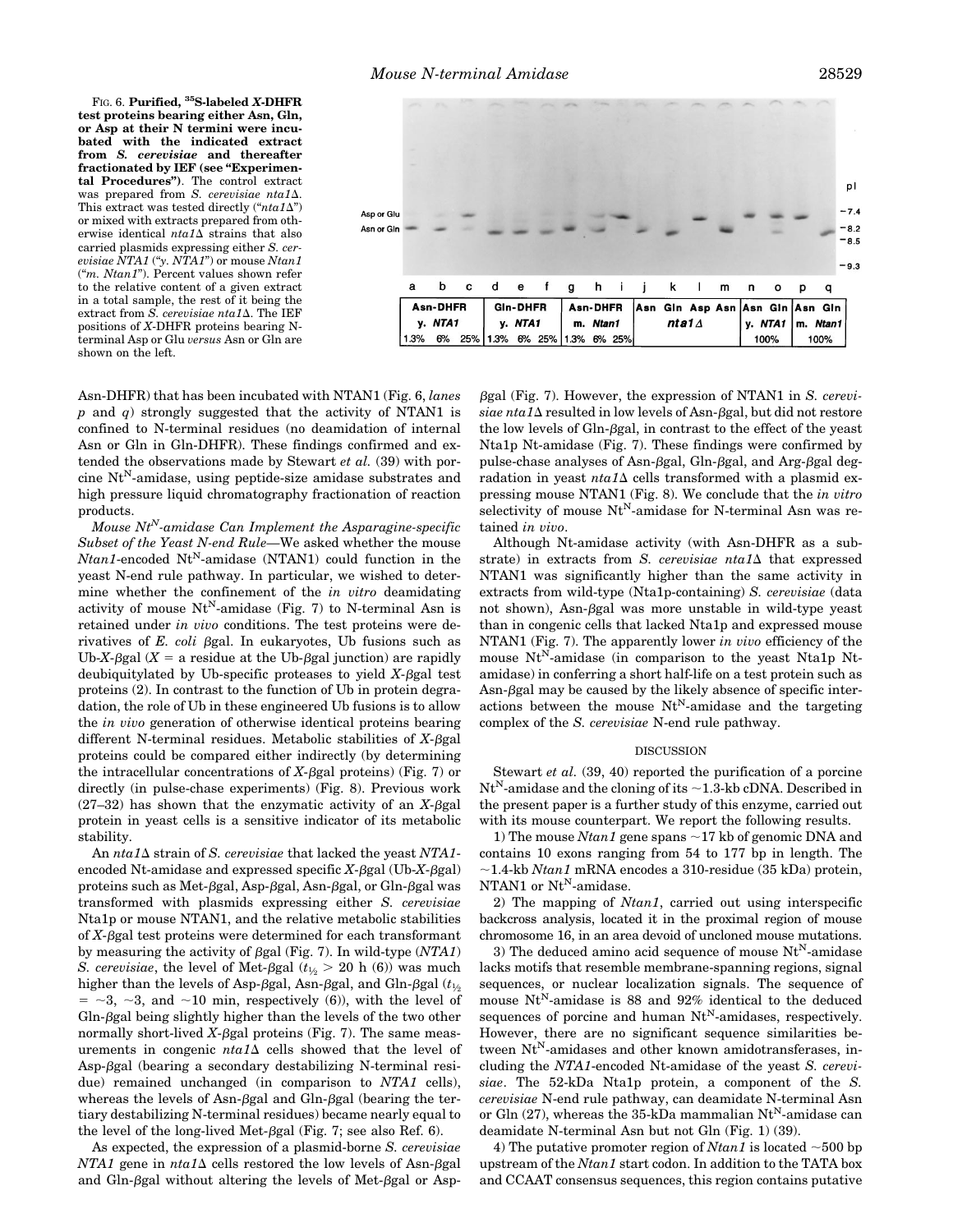

FIG. 7. **Mouse Nt<sup>N</sup>-amidase can implement the asparagine-specific subset of the yeast N-end rule.** A, levels of  $\beta$ gal activity in wild-type (*NTA1*) *S. cerevisiae* (strain YPH500) expressing *X*-βgal (Ub- $X$ - $\beta$ gal) test proteins, where  $X =$  Met (*M*), Asp (*D*), Asn (*N*), or Gln (*Q*) (see "Experimental Procedures"). *B*, same as  $\overline{A}$ , but in a congenic  $nta1\Delta$ strain. *C*, same as *B*, but  $nta1\Delta$  cells carried a high-copy plasmid expressing the yeast *NTA1* gene from the P<sub>ADH1</sub> promoter in pRB201 (27). *D*, same as *B*, but  $nta1\Delta$  cells carried a high-copy plasmid expressing the mouse *Ntan1* cDNA from the  $P_{GALI}$  promoter in pSG61 (see "Experimental Procedures"). Values shown are the means from duplicate measurements, which yielded results within 15% of each other. The absolute levels of Met- $\beta$ gal activity in different *S. cerevisiae* strains were within 20% of each other (data not shown).

binding sites for many of the known transcription factors, including CP-1, AP-1, AP-2, E2A, c/EBP, SDR, PEA3, NFuE1, NFuE2, HNF-1, Ets1, H-2DIIBP, PU.1, and HC3.

5) Northern analyses of the  $\sim$ 1.4-kb *Ntan1* mRNA showed it to be present in roughly equal amounts in all of the mouse tissues examined, including skeletal muscle, brain, and liver. The examined mouse cell lines expressed *Ntan1* more strongly than did mouse tissues. While the *in vitro* differentiation of either Friend or lymphoma cells did not lead to a significant alteration in the amount of *Ntan1* mRNA, its level was found to be decreased  $\sim$ 4-fold upon the conversion of  $C_2C_{12}$  myoblasts into myotubes.

6) An isoelectric focusing assay was used to compare the *in vitro* enzymatic specificities of the mouse Nt<sup>N</sup>-amidase and the yeast Nt-amidase. These experiments, using 35S-*X*-DHFR test proteins and extracts from  $S$ . *cerevisiae nta1* $\Delta$  that either lacked or expressed mouse  $Nt^N$ -amidase, have shown that  $Nt^N$ amidase deamidates N-terminal Asn but not Gln.

7) The expression of mouse NTAN1 in *S. cerevisiae nta1* $\Delta$ was found to restore the degradation of Asn- $\beta$ gal but not Gln- $\beta$ gal, indicating that mouse Nt<sup>N</sup>-amidase can implement the Asn-specific subset of the yeast N-end rule and also showing that the *in vitro* selectivity of this enzyme for N-terminal Asn is retained *in vivo*.

The hierarchic structure of the N-end rule "disperses" the domains that recognize specific destabilizing N-terminal residues among several proteins such as Nt-amidase, R-transferase, and N-recognin (see the Introduction and Fig. 1). The regulatory possibilities of this arrangement are apparent, but physiological substrates of Nt-amidase and R-transferase remain unknown in both fungi and metazoans. Part of the difficulty in identifying these substrates stems from the fact that although a number of apparently cytosolic or nuclear proteins bear, at least initially, the N-terminal sequence Met-Asn or Met-Gln (39), the known Met-aminopeptidases are incapable of removing N-terminal Met if it is followed by an Asn or a Gln residue (4). In addition, at least the Met-Asn sequence is often acetylated at the N-terminal Met residue (83). It is unknown whether any of the resulting Ac-Met-Asn-containing N-terminal regions are processed *in vivo* to yield N-terminal Asn.



FIG. 8. Metabolic stabilities of Gln- $\beta$ gal, Asn- $\beta$ gal, and Arg- $\beta$ gal in *S. cerevisiae nta1* $\Delta$  that expressed mouse Nt<sup>N</sup>-amidase. Cells were labeled with [35S]methionine/cysteine for 5 min, followed by a chase for 0, 20, and 60 min in the presence of cycloheximide; preparation of extracts; immunoprecipitation of  $X$ - $\beta$ gal; and SDS-polyacrylamide gel electrophoresis (see "Experimental Procedures").

Recently, certain sequences bearing N-terminal Met-Gln have been found to yield N-terminal Gln *in vivo* (84). The corresponding processing protease(s) remains to be identified. The isolation of *Ntan1* and the resulting possibility of producing mouse *ntan1*D cells through targeted mutagenesis may provide additional routes to physiological substrates of  $Nt^N$ -amidase, for instance, through a search for proteins whose metabolic stabilities (or isoelectric points) differ between *Ntan1* and  $n \tan 1\Delta$  cells.

The possibility that certain cell types in a multicellular organism may lack  $Nt^N$ -amidase, yielding, in these cells, an Nend rule pathway that spares normally short-lived proteins bearing N-terminal Asn, has been made less likely by the finding that *Ntan1* is expressed in all of the mouse tissues and cell lines examined. However, the Northern-based *Ntan1* expression assays used thus far (Fig. 5) have been crude, their results being still compatible with the possibility of strong local differences in the levels of *Ntan1* expression within specific tissues. Furthermore, if a binding site for  $Nt^N$ -amidase in a targeting complex of the mammalian N-end rule pathway overlaps with a binding site for the postulated  $Nt^{Q}$ -amidase, the competition between these enzymes for binding to the targeting complex and the likely presence of substrate channeling in the N-end rule pathway (27) may strongly influence the degradation of N-end rule substrates bearing N-terminal Asn *versus* those bearing N-terminal Gln. This hypothesis may account for the paradoxically slow degradation of Gln- $\beta$ gal (but not Asn- $\beta$ gal) in C<sub>2</sub>C<sub>12</sub> myoblasts, which exhibited the highest level of *Ntan1* mRNA among the tested mouse tissues and cell lines, but contained the postulated  $Nt^{Q}$ -amidase as well, as indicated by *in vitro* deamidation tests with extracts from  $C_2C_{12}$  cells.<sup>5</sup>

The apparent absence of *Ntan1* homologs in the mouse genome (those that can be detected by a low-stringency Southern hybridization) (data not shown) suggests that the postulated Nt<sup>Q</sup>-amidase might be encoded by a differentially spliced mRNA derived from the *Ntan1* gene. Indeed, although no differential splicing of mouse *Ntan1* pre-mRNA has been detected thus far, the GenBankTM/EMBL Data Bank was found to contain partial nucleotide sequences of apparent human *NTAN1* cDNAs (accession numbers H27710, H28425, R10897, N98532, H44229, N93132, N80205, and N69930), one of which (H28425), but not the others, *lacks* exon II of *Ntan1* (data not shown). In addition, intron I (Figs. 2*B* and 3), which abuts exon II, contains noncanonical dinucleotide sequences at both  $5'$ and 3'-splice sites (see "Results"). This circumstantial evidence for the hypothesis of a single gene encoding both  $Nt^N$ -amidase and  $Nt^{Q}$ -amidase remains to be verified directly.

The hierarchic organization of N-end rules, with their tertiary, secondary, and primary destabilizing residues  $(N-d^t, N-d^s,$ and N-d<sup>p</sup>, respectively), is a feature that is more conserved in evolution than the Ub dependence of an N-end rule pathway or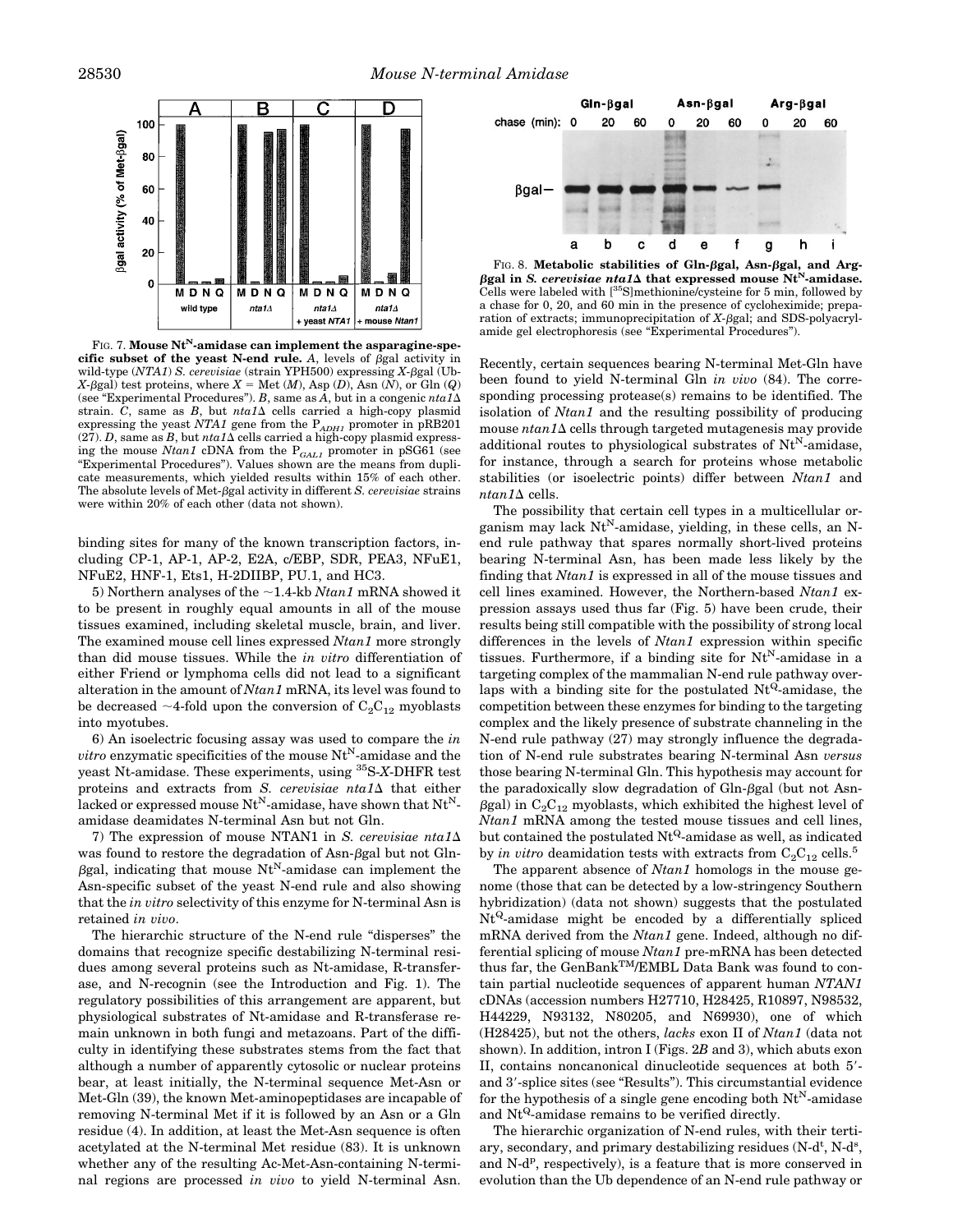the identity of enzymatic reactions that mediate the hierarchy of destabilizing residues (4). For example, in a bacterium such as *E. coli*, which lacks the Ub system, the N-end rule has both  $N-d^s$  and  $N-d^p$  residues (it lacks  $N-d^t$  residues) (Fig. 1) (5, 85). The identities of N-d<sup>s</sup> residues in *E. coli* (Arg and Lys) are different from those in eukaryotes (Asp and Glu in yeast; Asp, Glu, and Cys in mammals). Bacterial and eukaryotic enzymes that implement the coupling between  $N-d^s$  and  $N-d^p$  residues are also different: Leu/Phe-tRNA-protein transferase in *E. coli* and R-transferase in eukaryotes. Note, however, that bacterial Leu/Phe-tRNA-protein transferase and eukaryotic R-transferase catalyze reactions of the same type (conjugation of an amino acid to an N-terminal residue of a polypeptide) and use the same source of activated amino acid (aminoacyl-tRNA) (Fig. 1).

The apparent confinement of R-transferase to eukaryotes and of Leu/Phe-tRNA-protein transferase to prokaryotes (Fig. 1) suggests that secondary destabilizing residues were recruited late in the evolution of the N-end rule, after the divergence of prokaryotic and eukaryotic lineages. The lack of sequence similarity between the yeast Nt-amidase and the mammalian  $Nt^N$ -amidase and the more narrow specificity of the mammalian enzyme (Fig. 1) suggest that tertiary destabilizing residues (Asn and Gln) became a part of the N-end rule pathway much later yet, possibly after the divergence of metazoan and fungal lineages. If so, the N-end rule pathway may be an especially informative witness of evolution: the ancient origins of this proteolytic system, the simplicity and discreteness of changes in the rule books of N-end rules among different species, and the diversity of proteins that either produce or target the N-degron should facilitate phylogenetic deductions once the components of this pathway become characterized across a broad range of organisms.

Although the properties of the  $Ntan1$ -encoded mouse  $Nt^N$ amidase are fully consistent with its being a component of the mouse N-end rule pathway and although mouse  $Nt^N$ -amidase was shown to be capable of implementing the Asn-specific subset of the yeast N-end rule *in vivo*, a rigorous test of the presumed function of this enzyme requires the production of mouse cell lines and/or whole animals that lack *Ntan1*. Work in this direction is under way.

*Acknowledgments—*We thank the colleagues whose names are cited in the text for gifts of cell lines, strains, and plasmids. S. G. is grateful to R. J. Dohmen and K. Madura for the introduction to methods of yeast genetics and to L. Larson and F. Lévy for advice on cell culture techniques. N. G. C. and N. A. J. thank D. J. Gilbert for excellent technical assistance.

#### **REFERENCES**

- 1. Varshavsky, A. (1991) *Cell* **64,** 13–15
- 2. Bachmair, A., Finley D., and Varshavsky, A. (1986) *Science* **234,** 179 –186
- 3. Varshavsky, A. (1992) *Cell* **69,** 725–735
- 4. Varshavsky, A. (1996) *Cold Spring Harbor Symp. Quant. Biol.* **60,** 461– 478, and references therein
- 5. Tobias, J. W., Shrader, T. E., Rocap, G., and Varshavsky, A. (1991) *Science* **254,** 1374 –1377
- 
- 6. Bachmair, A., and Varshavsky, A. (1989) *Cell* 56, 1019–1032<br>7. Gonda, D. K., Bachmair, A., Wünning, I., Tobias, J. W., Lane, W. S., and Varshavsky, A. (1989) *J. Biol. Chem.* **264,** 16700 –16712
- 8. Lévy, F., Johnsson, N., Rümenapf, T., and Varshavsky, A. (1996) Proc. Natl. *Acad. Sci. U. S. A.* **93,** 4907– 4912
- 9. Alagramam, K., Naider, F., and Becker, J. M. (1995) *Mol. Microbiol.* **15,** 225–234
- 10. Hondermarck, H., Sy, J., Bradshaw, R. A., and Arfin, S. M. (1992) *Biochem. Biophys. Res. Commun.* **189,** 280 –288
- 11. Ota, I. M., and Varshavsky, A. (1993) *Science* **262,** 566 –569
- 12. deGroot, R. J., Rümenapf, T., Kuhn, R. J., Strauss, E. G., and Strauss, J. H. (1991) *Proc. Natl. Acad. Sci. U. S. A.* **88,** 8967– 8971
- 13. Madura, K., and Varshavsky, A. (1994) *Science* **265,** 1454 –1458
- 14. Johnson, E. S., Gonda, D. K., and Varshavsky, A. (1990) *Nature* **346,** 287–291 15. Hill, C. P., Johnston, N. L., and Cohen, R. E. (1993) *Proc. Natl. Acad. Sci. U. S. A.* **90,** 4136 – 4140
- 16. Dohmen, R. J., Wu, P., and Varshavsky, A. (1994) *Science* **263,** 1273–1276
- 17. Chau, V., Tobias, J. W., Bachmair, A., Marriott, D., Ecker, D. J., Gonda, D. K., and Varshavsky, A. (1989) *Science* **243,** 1576 –1583
- 18. Arnason, T. A., and Ellison, M. J. (1994) *Mol. Cell. Biol.* **14,** 7876 –7883 19. Spence, J., Sadis, S., Haas, A. L., and Finley, D. (1995) *Mol. Cell. Biol.* **15,**
- 1265–1273 20. Scherer, D., Brockman, J. A., Chen, Z., Maniatis, T., and Ballard, D. W. (1995)
- *Proc. Natl. Acad. Sci. U. S. A.* **92,** 11259 –11263 21. Hershko, A., and Ciechanover, A. (1992) *Annu. Rev. Biochem.* **61,** 761– 807
- 
- 22. Jentsch, S. (1992) *Annu. Rev. Genet.* **26,** 179 –207 23. Vierstra, R. D. (1993) *Annu. Rev. Plant Physiol.* **44,** 385– 410
- 24. Parsell, D. A., and Lindquist, S. (1993) *Annu. Rev. Genet.* **27,** 437– 496
- 25. Ciechanover, A. (1994) *Cell* **79,** 13–21
- 26. Deshaies, R. J. (1995) *Trends Cell Biol.* **5,** 428 434
- 
- 27. Baker, R. T., and Varshavsky, A. (1995) *J. Biol. Chem.* **270,** 12065–12074 28. Balzi, E., Choder, M., Chen, W., Varshavsky, A., and Goffeau, A. (1990) *J. Biol. Chem.* **265,** 7464 –7471
- 29. Bartel, B., Wünning, I., and Varshavsky, A. (1990) *EMBO J.* 9, 3179-3189
- 30. Baker, R. T., and Varshavsky, A. (1991) *Proc. Natl. Acad. Sci. U. S. A.* **88,** 1090 –1094
- 31. Madura, K., Dohmen, R. J., and Varshavsky, A. (1993) *J. Biol. Chem.* **268,** 12046 –12054
- 32. Dohmen, R. J., Madura, M., Bartel, B., and Varshavsky, A. (1991) *Proc. Natl. Acad. Sci. U. S. A.* **88,** 7351–7355
- 33. Rechsteiner, M., Hoffman, L., and Dubiel, W. (1993) *J. Biol. Chem.* **268,** 6065– 6068
- 34. Pühler, G., Pitzer, F., Zwickl, P., and Baumeister, W. (1994) Syst. Appl. *Microbiol.* **16,** 734 –741
- 35. Hochstrasser, M. (1995) *Curr. Biol.* **7,** 215–223
- 36. Jentsch, S., and Schlenker, S. (1995) *Cell* **82,** 881– 884
- 37. Rubin, D. M., and Finley, D. (1995) *Curr. Biol.* **5,** 854 858
- 38. Hilt, W., and Wolf, D. H. (1996) *Trends Biochem. Sci.* **21,** 96 –102
- 39. Stewart, A. E., Arfin, S. M., and Bradshaw, R. A. (1994) *J. Biol. Chem.* **269,** 23509 –23517
- 40. Stewart, A. E., Arfin, S. M., and Bradshaw, R. A. (1995) *J. Biol. Chem.* **270,** 25–28
- 41. Ausubel, F. M., Brent, R., Kingston, R. E., Moore, D. D., Smith, J. A., Seidman, J. G., and Struhl, K. (1992) *Current Protocols in Molecular Biology*, Wiley-Interscience, New York
- 42. Sherman, F., Fink, G. R., and Hicks, J. B. (1986) *Methods in Yeast Genetics*, Cold Spring Harbor Laboratory, Cold Spring Harbor, NY
- 43. Dohmen, R. J., Strasser, A. W. M., Honer, C., and Hollenberg, C. P. (1991) *Yeast* **7,** 691– 692
- 44. Sikorski, R. S., and Hieter, P. (1989) *Genetics* **122,** 19 –27
- 45. Gietz, D., St. Jean, A., Woods, R. A., and Schiestl, R. H. (1992) *Nucleic Acids Res.* **20,** 1425–1426
- 46. Rothstein, R. (1991) *Methods Enzymol.* **194,** 281–301
- 47. Jacoby, W. B., and Pastan, I. H. (eds) (1988) in *Methods in Enzymology: Cell Culture,* Vol. 58, Academic Press, San Diego, CA
- 48. Frohman, M. A., Dush, M. K., and Martin, G. R. (1988) *Proc. Natl. Acad. Sci. U. S. A.* **85,** 8998 –9002
- 49. Schuster, D. M., Buchman, G. W., and Rashtchian, A. (1992) *Focus* (*Idaho*) **14,** 46 –52
- 50. Elledge, S. J., Mulligan, J. T., Ramer, S. W., Spottswood, M., and Davis, R. (1991) *Proc. Natl. Acad. Sci. U. S. A.* **88,** 1731–1735
- 51. Pierce, J. C., Sternberg, N., and Sauer, B. (1992) *Mamm. Genome* **3,** 550 –558
- 52. Wing, S., Dumas, F., and Banville, D. (1992) *J. Biol. Chem.* **267,** 6495– 6501
- 53. Copeland, N. G., and Jenkins, N. A. (1991) *Trends Genet.* **7,** 113–118
- 54. Jenkins, N. A., Copeland, N. G., Taylor, B. A., and Lee, B. K. (1982) *J. Virol.* **43,** 26 –36
- 55. Jenkins, N. A., Gilbert, D. J., Cho, B. C., Strobel, M. C., Williams, S. C., Copeland, N. G., and Johnson, P. F. (1995) *Genomics* **28,** 333–336
- 56. Green, E. L. (1981) *Genetics and Probability in Animal Breeding Experiments*, pp. 77–113, Oxford University Press, New York
- 57. Sabath, D. E., Broome, H. E., Prystowsky, M. B. (1990) *Gene* (*Amst.*) **91,** 185–191
- 58. Johnson, E. S., Bartel, B., Seufert, W., and Varshavsky, A. (1992) *EMBO J.* **11,** 497–505
- 59. Johnson, E. S., Ma, P. C. M., Ota, I. M., and Varshavsky, A. (1995) *J. Biol. Chem.* **270,** 17442–17456
- 60. Shapiro, M. B., and Senapathy, P. (1987) *Nucleic Acids Res.* **15,** 7155–7174 61. Padgett, R. A., Grabowski, P. J., Konarska, M. M., Seiler, S., and Sharp, P. A.
- (1986) *Annu. Rev. Biochem.* **55,** 1119 –1150
- 62. Mount, S. M. (1996) *Science* **271,** 1690 –1692
- 63. Mitchell, P. J., and Tjian, R. (1989) *Science* **245,** 371–378
- 64. Sehgal, A., Patil, N., and Chao, M. (1988) *Mol. Cell. Biol.* **8,** 3160 –3167
- 65. Bucher, P., and Trifonov, E. (1986) *Nucleic Acids Res.* **14,** 10009 –10026 66. Buratowski, S., and Sharp, P. (1992) in *Transcriptional Regulation* (McKnight, S. L., and Yamamoto, K. R., eds) pp. 227–246, Cold Spring Harbor Laboratory, Cold Spring Harbor, NY
- 67. Johnson, P. F., and McKnight, S. L. (1989) *Annu. Rev. Biochem.* **58,** 799 839 68. Faisst, S., and Meyer, S. (1992) *Nucleic Acids Res.* **20,** 3–26
- 69. Umek, R. M., Friedman, A. D., and McKnight, S. L. (1991) *Science* **251,** 288 –292
- 70. Tronche, F., and Yaniv, M. (1992) *BioEssays* **14,** 579 –587
- 71. Osborne, T. F., Gil, G., Goldstein, J. L., and Brown, M. S. (1988) *J. Biol. Chem.* **263,** 3380 –3387
- 72. Xin, J. H., Cowie, A., Lachance, P., and Hassel, J. A. (1992) *Genes Dev.* **6,** 481– 496
- 73. Wasylyk, B., Hahn, S. L., and Giovane, A. (1993) *Eur. J. Biochem.* **211,** 7–18
- 74. Augereau, P., and Chambon, P. (1986) *EMBO J.* **5,** 1791–1797
- 75. Romano-Spica, V., Georgiou, P., Suzuki, H., Papas, T. S., and Bhat, N. K. (1995) *J. Immunol.* **154,** 2724 –2732
- 76. Thompson, C. B., Wang, C. Y., Ho, I. C., Bohjanen, P. R., Petryniak, B., June, C. H., Miesfeldt, S., Zhang, L., Nabel, G. J., Karpinski, B., and Leiden, J. M.